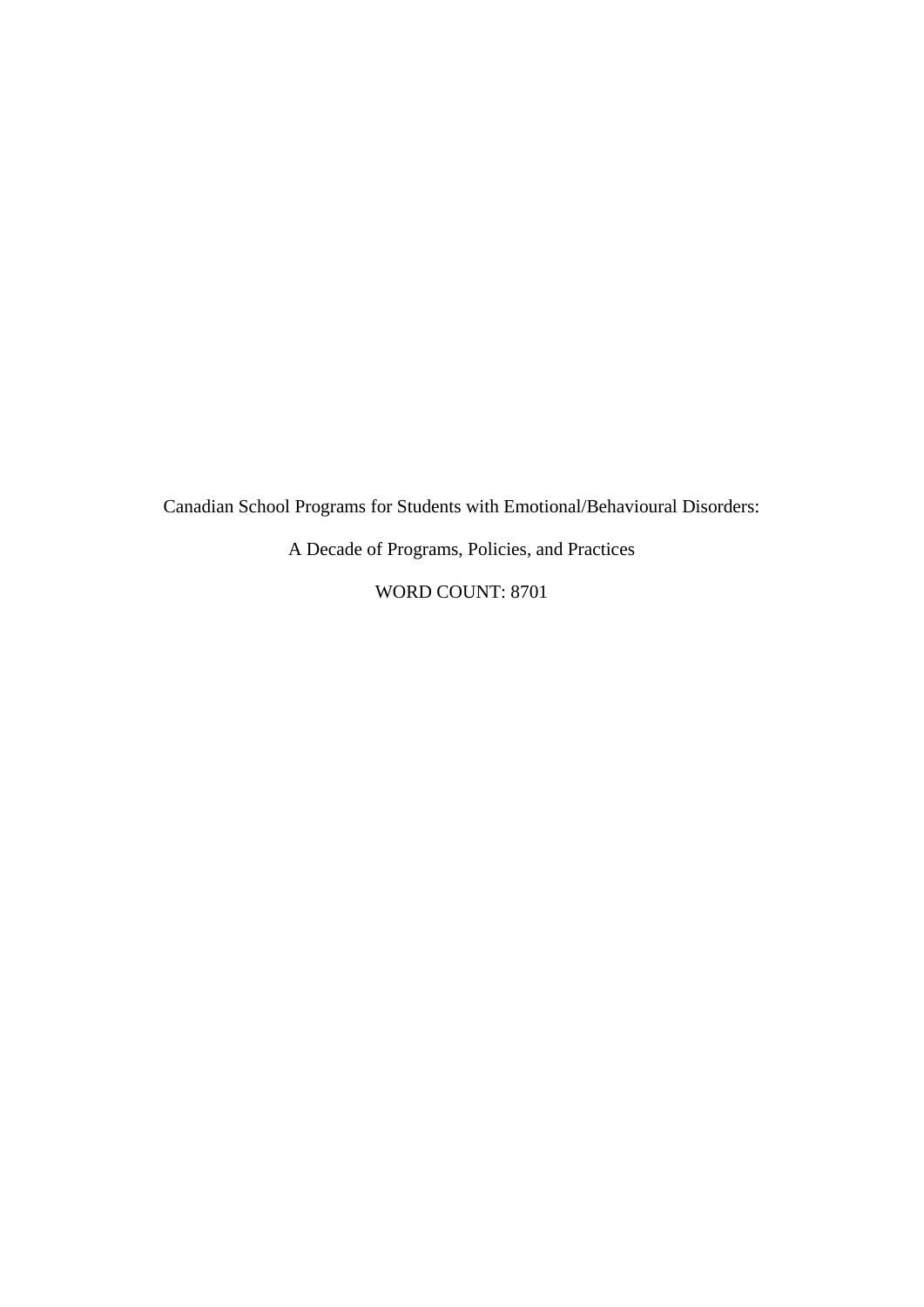Canadian school programs for students with emotional/behavioural disorders: A decade of programs, policy, and practice

The purpose of this project was to examine programs and services for students with emotional/behavioural disorders (E/BD) across Canada. It is a replication of a survey undertaken a decade prior intended to examine similarities and differences in Canada's provinces and territories, as well as exploring overall changes to policy and process in this period of time. Nine jurisdictions participated in this 2014 iteration of the cross-Canada electronic survey requesting information on services, policies, and practices for students with E/BD in the K-12 school systems from key stakeholders in jurisdictional ministries. Overall themes were captured, as well as unique highlights in each participating jurisdiction. Continued movement away from diagnosis, identification, and categorization is evident; however, little consistency has been attained across the country. Key issues are discussed along with recommendations moving forward.

Keywords: emotional behaviour disorder, school, Canada, inclusive education, special education

.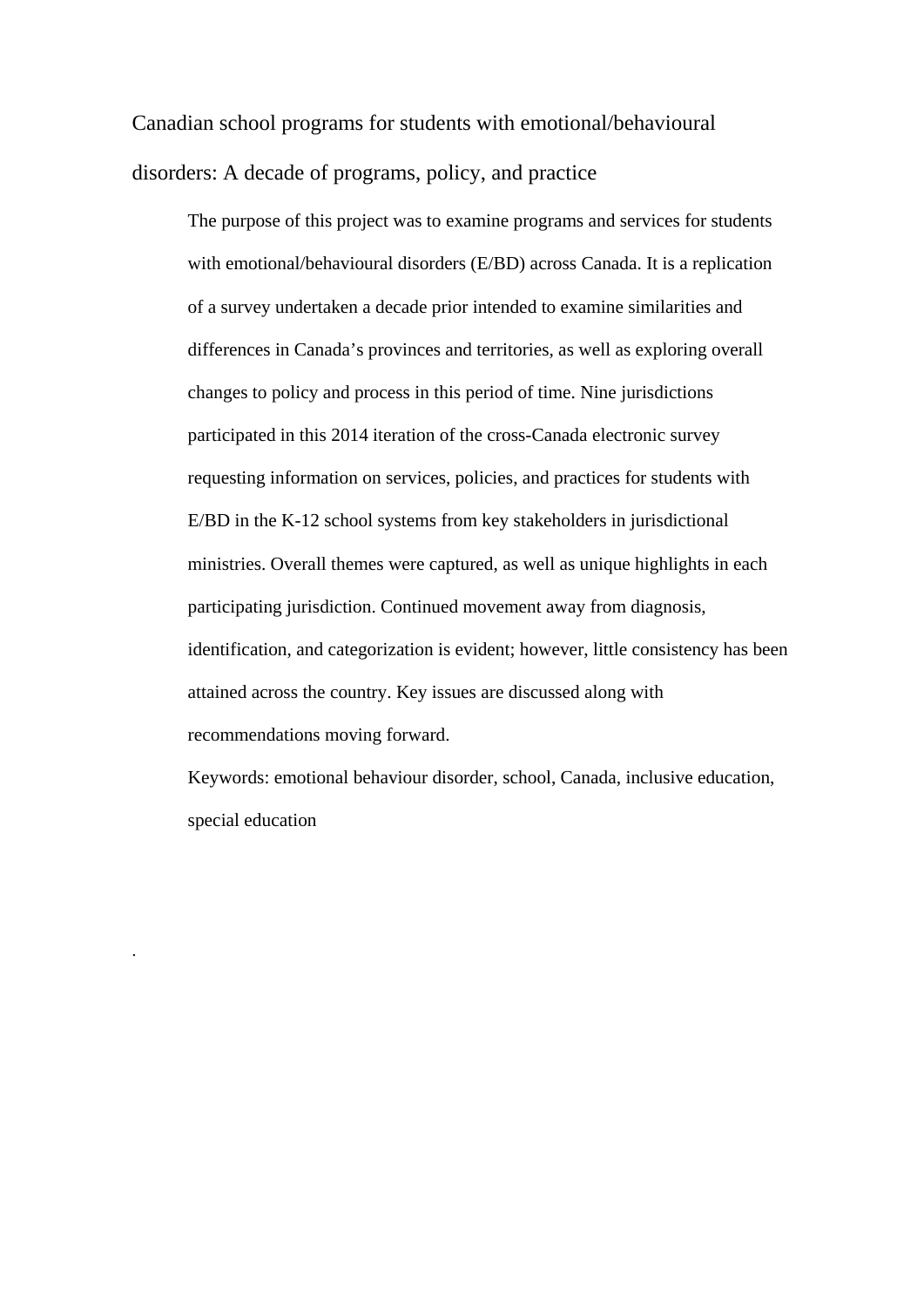Canadian school programs for students with emotional/behavioural disorders: A decade of programs, policy, and practice

#### **Introduction**

In 2004, Dworet and author1 conducted a cross Canada analysis of the policies and programs in place across Canada for students with emotional and behavioural disorders (E/BD). Since education in Canada is typically a provincially and territorially governed and funded platform, inconsistencies were found in most areas surveyed, including differences in definitions, diagnosis, identification, prevalence, eligibility, placement, services, administration, funding, and teacher training. Strong evidence of trends toward non-categorization and inclusion were found. Based on the conclusions from this preliminary work (Dworet and AUTHOR 1, 2007), the current 2014 study re-examines the state of these policies and services for students with E/BD ten years later. This research project focused on current program and service provision information for students with emotional/behaviour disorders from all provinces and territories, which may again underscore a need for consistency in servicing students with E/BD across Canada. Specifically, a comprehensive overview of policy and practices, as reported, was undertaken.

In recent Canadian literature, students with E/BD needs have been identified as being the most vulnerable out of any other special needs category due to the intense nature of social, emotional, and behavioural issues they experience (Armstrong, 2012; BC Ministry of Education, 2013; Chung, 2017). The multifaceted challenges experienced by students with E/BD have been found to have profound effects on their overall health, wellbeing, and their ability to achieve academically in a school setting and later on in life (BC Ministry of Education, 2013; Chung, 2017; Lee, 2012; Ontario Ministry of Education, 2013). Since such students demonstrate a breadth of atypical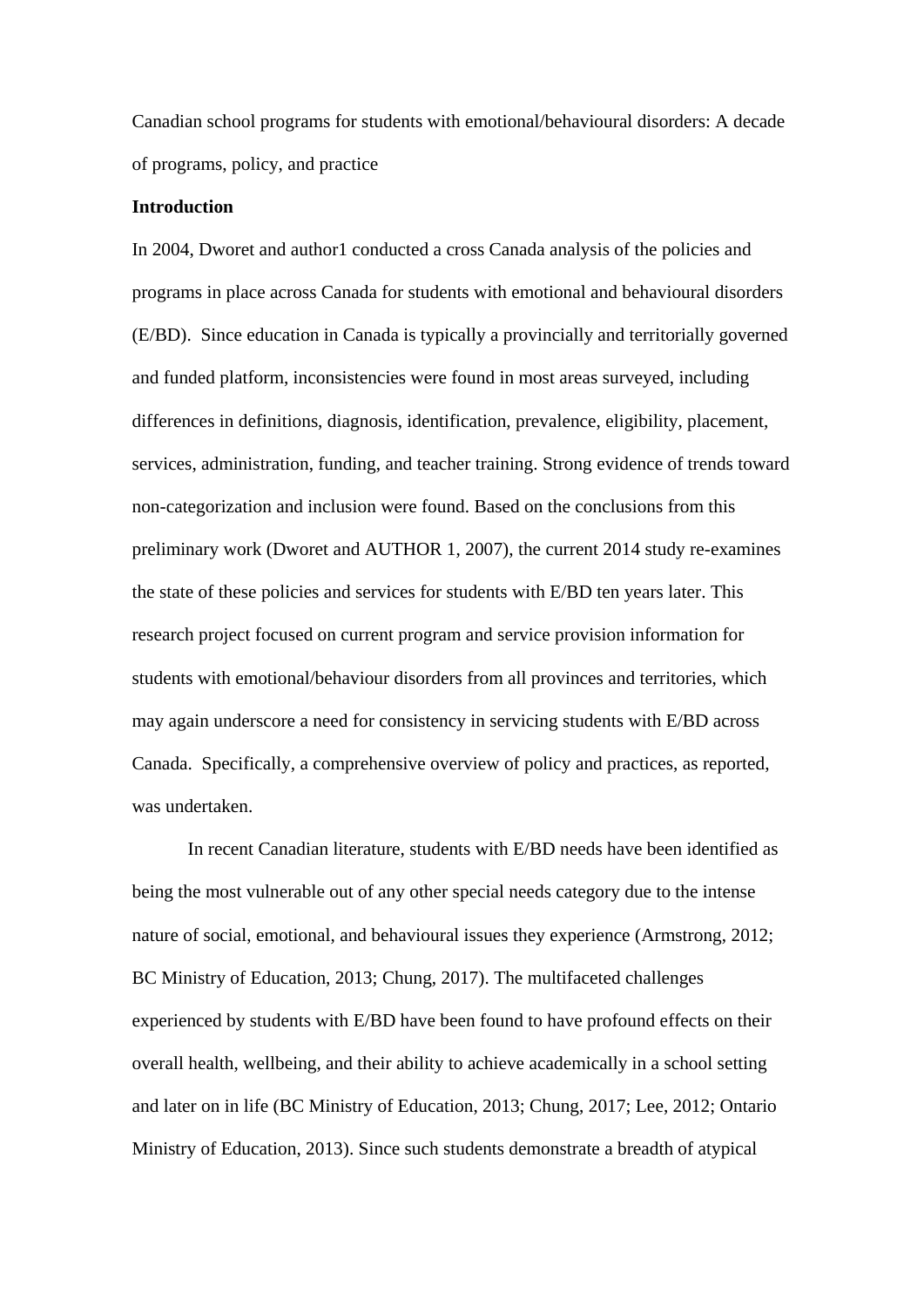internal and external behaviours including withdrawnness, aggression, and hyperactivity, students with EB/D are more likely to have difficulty making and maintaining friendships, fail classes, and they have the highest school drop-out rate than any other group of students with exceptionalities (Armstrong, 2012; Gravener et al., 2012; Lunk and Merrell, 2001).

### **Literature Review**

Since students with behavioural needs are the most at risk for harmful behaviours, social isolation and school failure, research points to the need for current and consistent definitions as well as appropriate interventions to help such students cope and manage their own emotions and behaviours (Chung, 2017; Dworet and AUTHOR 1, 2007). Currently, there is no universal definition of E/BD, yet many existing definitions include the above-mentioned characteristics, as well as characterizing the difference between behavioural and emotional responses with social norms, which can also negatively impact academic performance (Dworet and Rathgeber, 1998; Mundschenk and Simpson, 2014; Walker, Yell, and Murray, 2014). To better understand this controversy over defining E/BD, it is important to examine the past and current policy development and practices specific to students with E/BD.

### *Background on E/BD research in Canada*

The examination of policy and service regarding students with E/BD in Canada dates back to the seminal work of Csapo (1981) who noted that definitions for students with E/BD were 'vague, judgmental, and in some cases almost circular' (p.146). Over the past few decades, Canadian researchers have continued to examine the definitions and provision of services for students with E/BD (Dworet and Rathgeber, 1990; 1998; Dworet and AUTHOR 1, 2007; Shatz, 1994; Winzer, 2005). Despite findings that there was not a universal definition for E/BD and services continued to vary from province to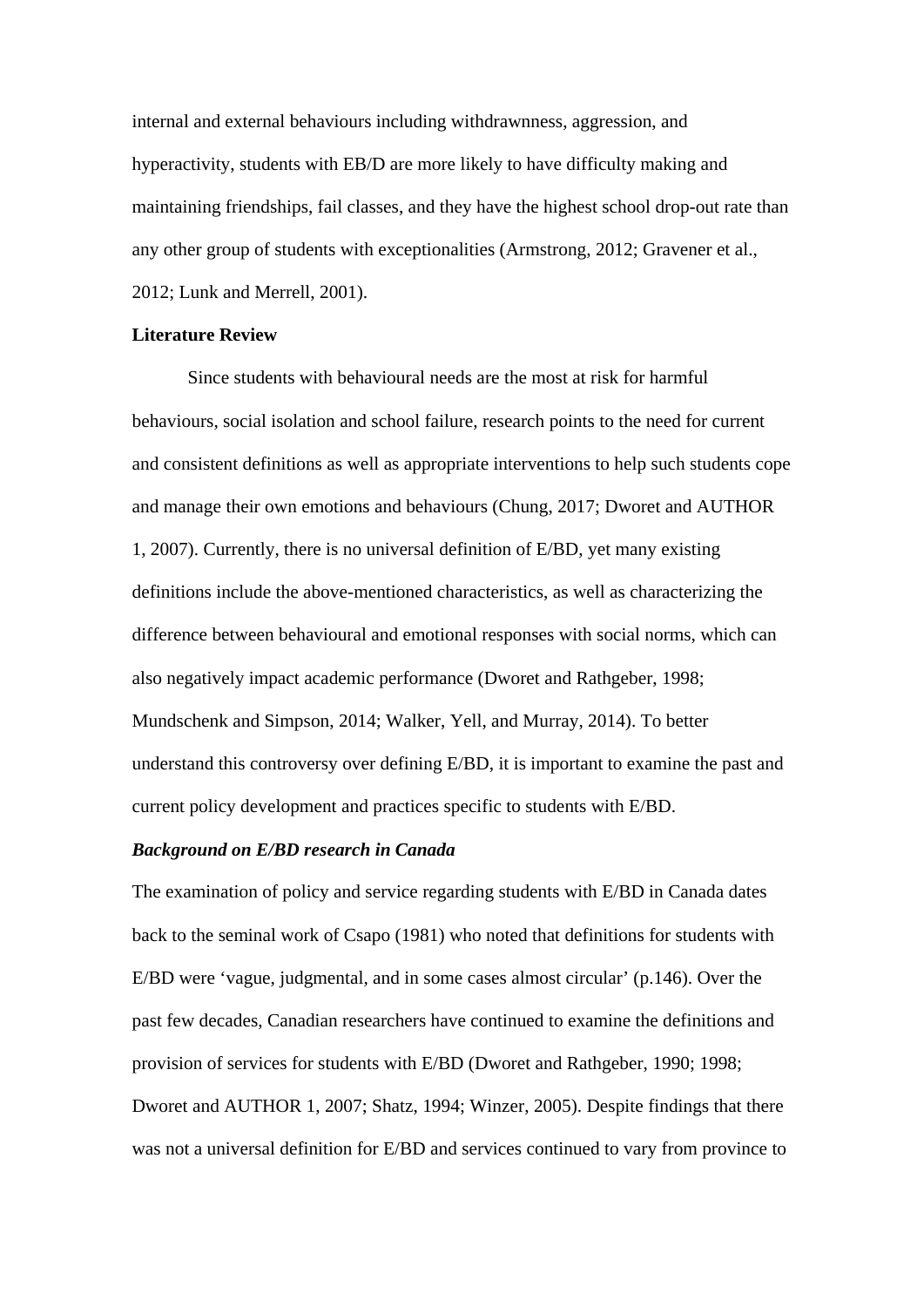province, the availability and eligibility for specialized services was evident across the country.

A decade ago, Dworet and AUTHOR 1 (2007) found vast inconsistencies: some provinces and territories had firm definitions and others avoided a definition of E/BD. Rather than moving toward a desired, consistent definition, non-categorization was a common trend, which the authors identified as not conducive to establishing consistent services for students across Canada (Dworet and AUTHOR 1, 2007; Wishart and Jahnukainen, 2010). Along with inconsistent definitions or non-categorization, most jurisdictions employed different funding models for services where services consisted mainly of paraprofessional supports and in-class teacher support (Dworet and AUTHOR 1, 2007). All jurisdictions had limited to no requirement for teacher training regarding teaching students with E/BD and segregated classrooms were only used as an alternative setting after inclusion had been deemed as inappropriate by an administrator or committee (Dworet and AUTHOR 1, 2007). Dworet and AUTHOR 1 (2007) also found that of the 13 jurisdictions in Canada, only five reported having any guidelines for determining the effectiveness of school-based programs aimed at students with E/BD. The most common finding from this research that has resurfaced in the literature over the last decade involves the non-categorization of students with exceptionalities, namely those with E/BD.

### *Identification and Categorization*

Globally, the identification and categorization of students with characteristics of E/BD within schools, continues to be debated due to challenges in naming characteristics that impact education and indicate essential funding (Carlisle, 2011; Cloth, Evans, Becker, and Paternite, 2014; Green, 2010; Dworet and AUTHOR 1, 2007; Willmann, 2012; Wishart and Jahnukainen, 2010). Despite a belief held by many scholars that consistent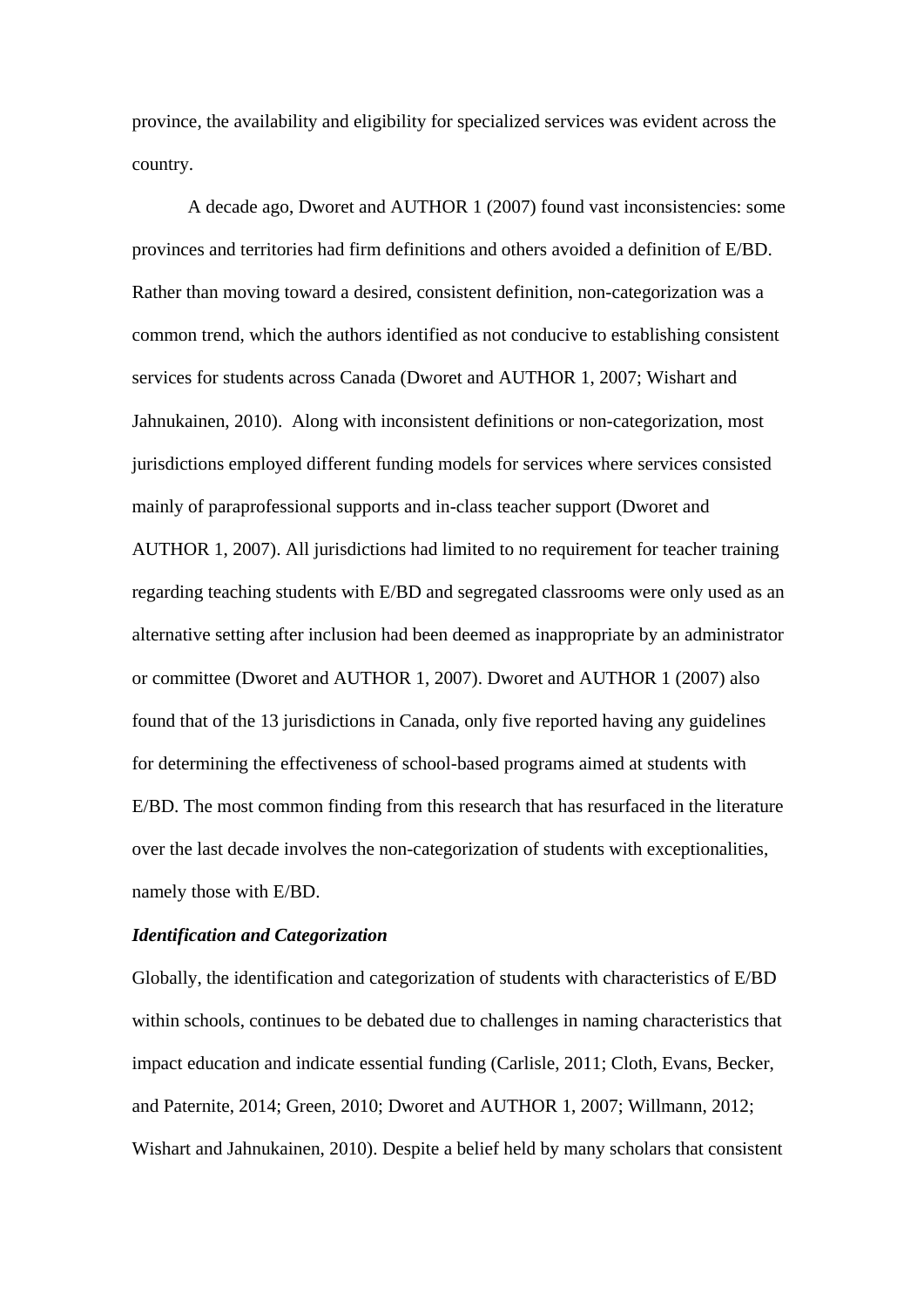definitions lead to more accurate identifications and subsequent interventions, there continue to be inconsistencies within ministries of education around the world (Cloth, et al., 2014; Dworet and AUTHOR 1, 2007; Walker, Yell, and Murray, 2014). In Canada, non-categorization has been a growing trend. Due to the use of inclusive education models based on a needs model or variations in clinical professionals, Dworet and AUTHOR 1 (2007) found that four provinces/territories indicated the intentional absence of any definition for E/BD and two others utilized clinical, medical diagnostic information rather than educational definitions.

Many scholars feel the under-identification of children and youth should be addressed, yet without clear guidelines for identification, it is difficult to determine whether students with E/BD are receiving appropriate educational intervention (Dworet and AUTHOR 1, 2007; Chung, 2017). In Ontario for example, of the 8593 students identified with E/BD, only about half of them were receiving special education support in 2014/15 (Brown, Parekh, and Marmureanu, 2016). This does not consider the 112 710 students receiving special education services who were not identified (Brown et al., 2016).

Recently, Alberta adopted the use of a method for coding students with E/BD according to the learning difficulties associated with E/BD which are coded or categorized to access appropriate funding and programs (Wishart and Jahnukainen, 2010). According to Wishart and Jahnukainen (2010), these current coding practices favour a medical model where students tend to be over- and mis-identified in order to access higher levels of funding. For example, it is more financially desirable for a student to be coded with severe E/BD based on chronic or extreme behaviours and requiring constant adult supervision and intensive support services to function in an educational setting and receive the highest level of funding. However, as with many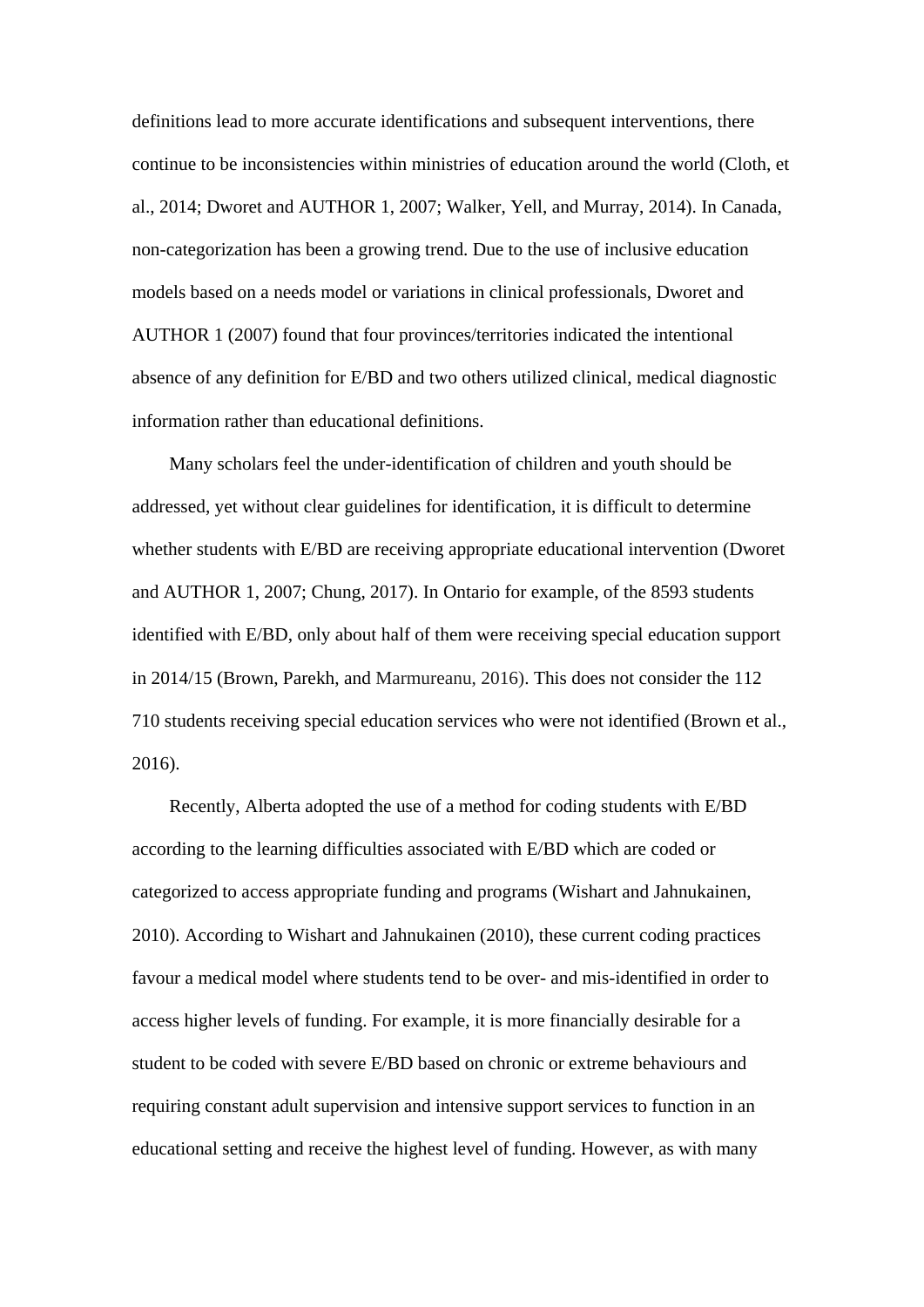funding models across Canada, funding for students with E/BD is provided to school boards or districts, and are not student specific. This means the funding must be used to support special education but there is no requirement as to *how* this is done (Wishart and Jahnukainen, 2010).

Although the United States has a federal definition in place for emotional disturbance as part of their legislation under the Individuals with Disabilities Education Act or IDEA (IDEA, 2004), similar issues arise in literature around the notion of a common definition and access to services for students with E/BD. IDEA has two separate definitions including Emotional Disturbance (ED) and Emotional/Behavioural Disorder (EBD) in which ED is the more severe of the two with the ability to access more services. Walker, Yell, and Murray (2014) considered the challenges and barriers posed by the implementation of this type of definition are not unlike the discussions in the Canadian context around E/BD. Walker et al. (2014) discussed the role of stigma in accounting for the low referral rates to special education for students who fell under the ED definition. Another factor that related to the challenges in Alberta's coding system was an identification based on false positives and false negatives. They further identified challenges with ignoring co-morbidity issues when applying the definition especially related to overlapping characteristics around the severity levels of behavioural and emotional characteristics between ED and EBD thus unqualifying some students for the services they need (Walker et al., 2014). Despite the challenges they expressed around these federal definitions, they supported the importance of the definition of ED in IDEA and its importance in the special education eligibility process (Walker et al., 2014).

### *Prevention and Intervention*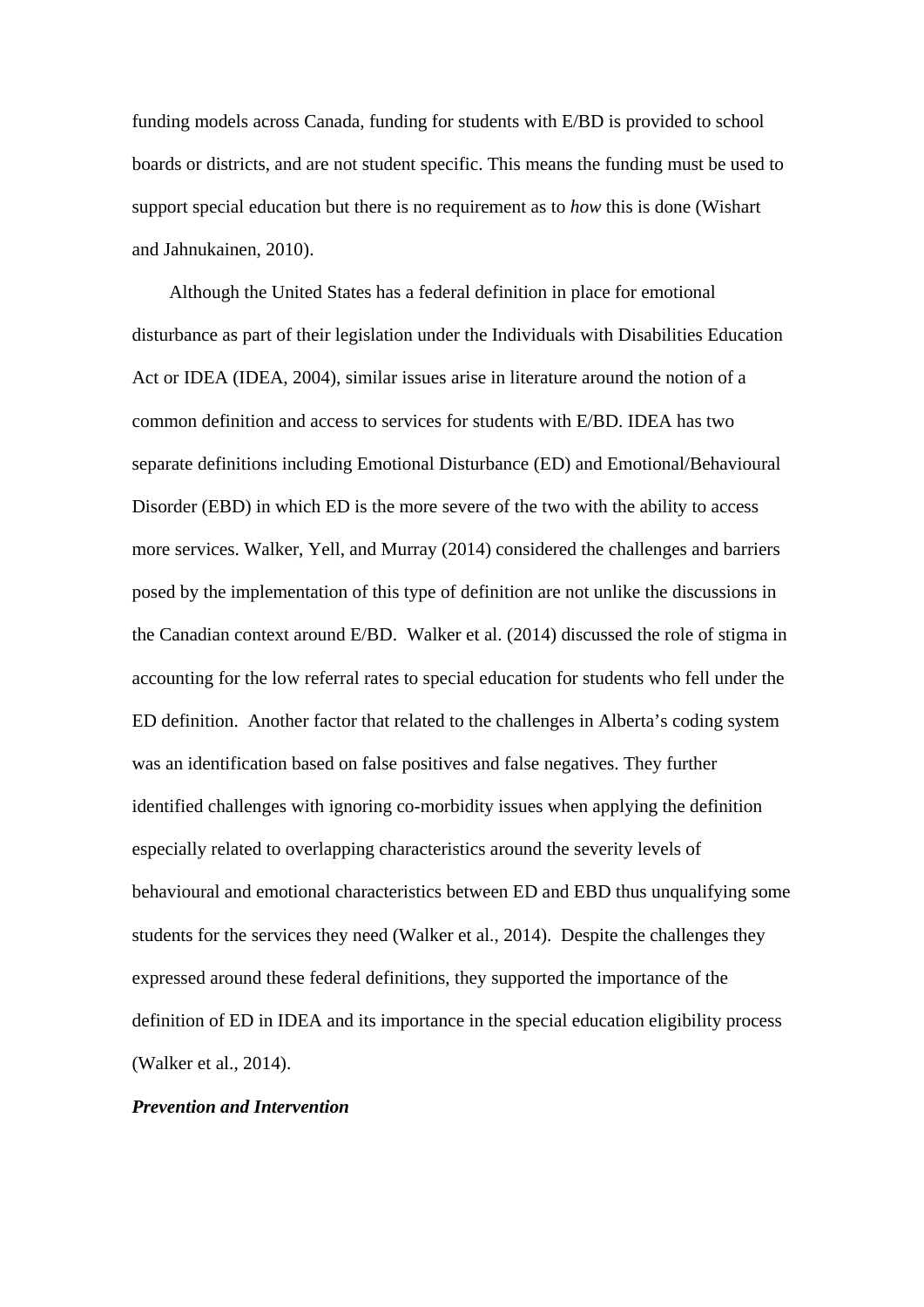Currently, the most common services and interventions for students with E/BD are special education classrooms, educational assistant supports, and intervention programs (Kwiatkowski, 2016; Lee, 2012; Dworet and AUTHOR 1, 2007). Although many of these types of supports have positive outcomes for some students, challenges remain for many others. For example, McBride (2013) examined special education policy in Canada and questioned whether programs are being implemented according to the current provincial legislation and guidelines for students with exceptionalities. She found that there is not sufficient data to support if IEPs are being developed and implemented to meet students' needs (McBride, 2013). This finding identifies challenges for documentation and evaluation of intervention programs and other supports.

Furthermore, challenges with coding in Alberta in relation to accessing funding involved an increased focus on pathologies and deficits of what the child *cannot* do rather than a strength-based model or a focus on the whole child. While this may have attained the highest level of funding, the recommendations and interventions did not meet the overall needs of the child (Wishart and Jahnukainen, 2010). Students placed in special education classrooms for intense intervention based on funding dollars may not do well due to an incorrect focus of the program. Berry (2012) found that there was little relationship between the level of special education instructional support and the academic achievement in reading and math of students with E/BD. He found that students with the highest level of special education support did not do better academically (Berry, 2012). These findings support the common theme that there is more work to do to best meet the needs of students with E/BD in Canada. Wishart and Jahnukainen (2010) recommended that special education funding would better serve students who are diagnosed with E/BD if there was a base level of funding provided that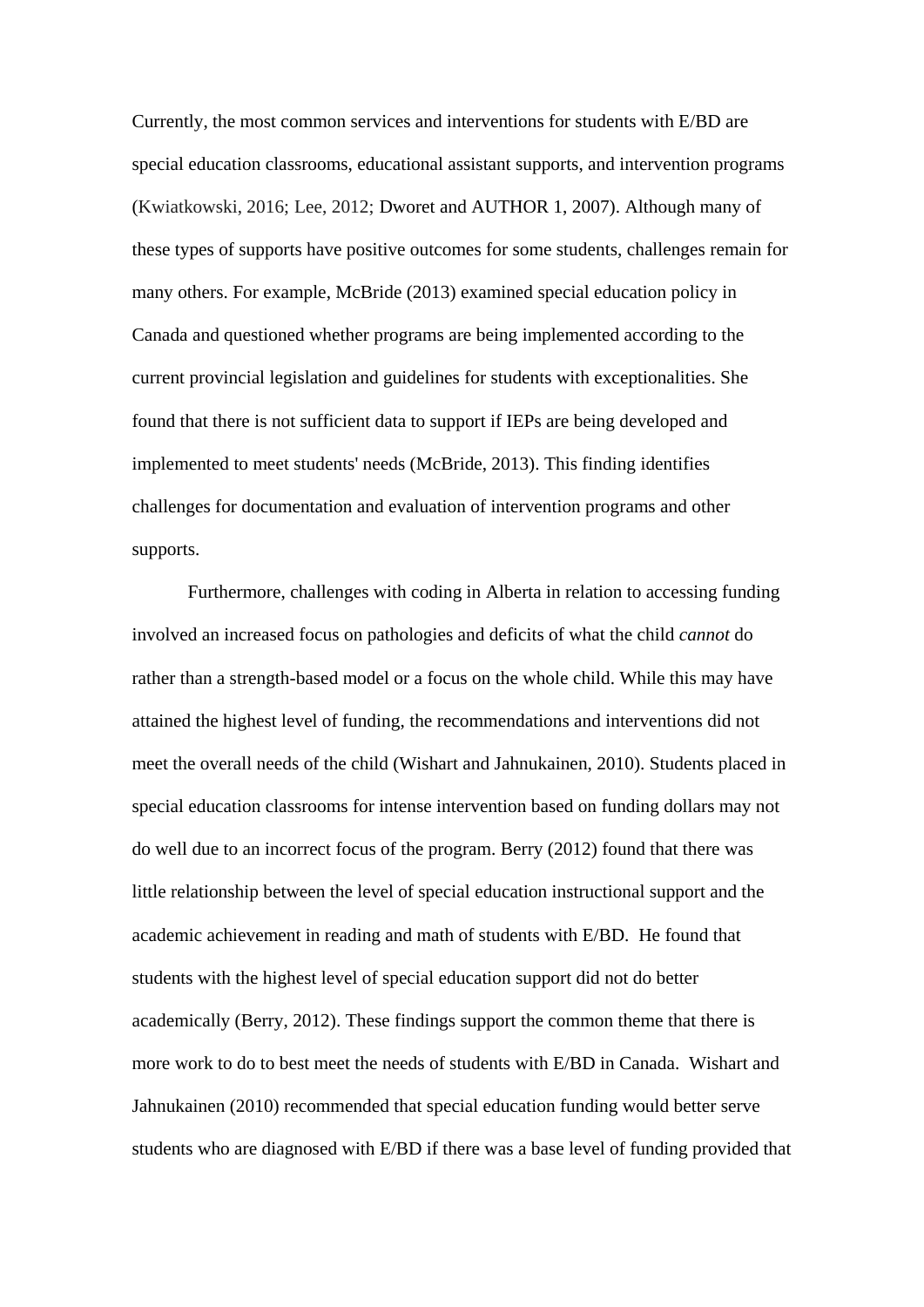was not attached to coding. Schools would not have to engage in extensive, timeconsuming categorization and coding processes to access needed resources and could better serve the needs of the students.

## **Materials and Methods**

The purpose of this project was to obtain and analyze cross-Canada provincial and territorial educational policy and practice information about programs, services and definitions of students with E/BD, to continue to examine the presence and/or need for a national approach to defining students with E/BD in Canadian classrooms, and to provide updated recommendations for future educational policy development. This survey-based descriptive research encompasses the last decade of time in cross-Canada programs and practices; it is an update of the 2004 survey research completed a decade ago (2004-2014) (Dworet and AUTHOR 1, 2007), in order to provide a current snapshot using purposive sampling (Kelley, Clark, Brown, & Sitzia, 2003). The research questions continued as per its 2004 iteration: What similarities and discrepancies exist in jurisdictional policies and services across Canada? Have previous concerns in policies and services been addressed and/or resolved? What issues in policies and services emerge? What changes are evident over time?

Following research ethics clearance, a preview postcard was prepared and sent to the directors of special education services with responsibility for programs in E/BD for each of 13 Canadian jurisdictions (10 provinces and three territories) by traditional mail, noting that a research opportunity invitation would be forthcoming. An invitation and electronic survey were then sent for completion. These document-based surveys were comprised of 16 multi-part questions with a combination of open-ended, forcedchoice, yes/no, and checklist question types, focused on programs in publicly-funded schools. For example: For educational purposes, what is your provincial/territorial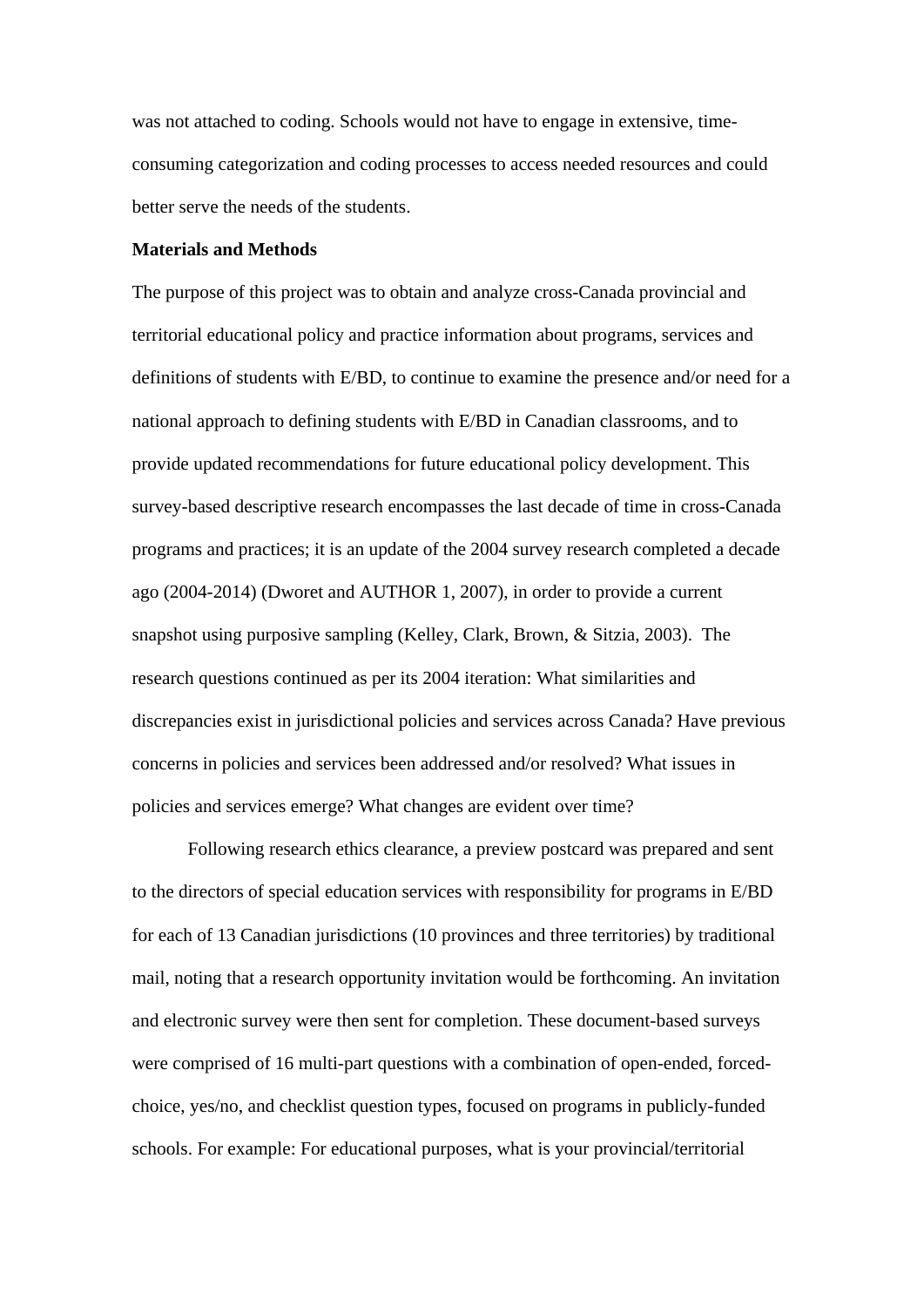definition of students with E/BD? Non-responding jurisdictions were followed up by email and/or phone with a maximum of four prompts. All correspondence was available in English and French.

This questionnaire updated Dworet and AUTHOR 1 (2007), which was built on previous, similar data collection tools from Hirshoren et al. (1970), Csapo (1981), and Dworet and Rathgeber (1990). As 9 of 13 jurisdictions participated, the rate of return was 69%, a reasonable result for surveys disseminated without a personal connection (Kelley, Clark, Brown, & Sitzia, 2003). See Table 1 for a detailed breakdown of participating jurisdictions.

According to Creswell (2012), this research project is categorized as an embedded design, with qualitative data the primary data collection, and some limited quantitative data as the secondary form in a "supporting role" (p. 544): QUAL + quan (Creswell, 2015). Helpful for a diverse geographical area, a mail-out questionnairebased survey research design was used to examine trends in practices, policies and/or programs from a cross-sectional perspective in order to discover "current attitudes, beliefs, opinions, or practices" (Creswell, 2018, p. 377). The manifest content of jurisdictional responses to each question was collated and either examined for common patterns across jurisdictions or seminal information on an intra-jurisdictional level. As above-noted, some limited quantitative information was collected and analyzed using basic descriptive statistics (e.g., prevalence rates).

[insert Table 1]

#### **Results**

Surveys were returned by jurisdictional directors of special education services or their delegates, including titles of director, coordinator, specialist, or manager of special education, learning services, or student support / support services / achievement.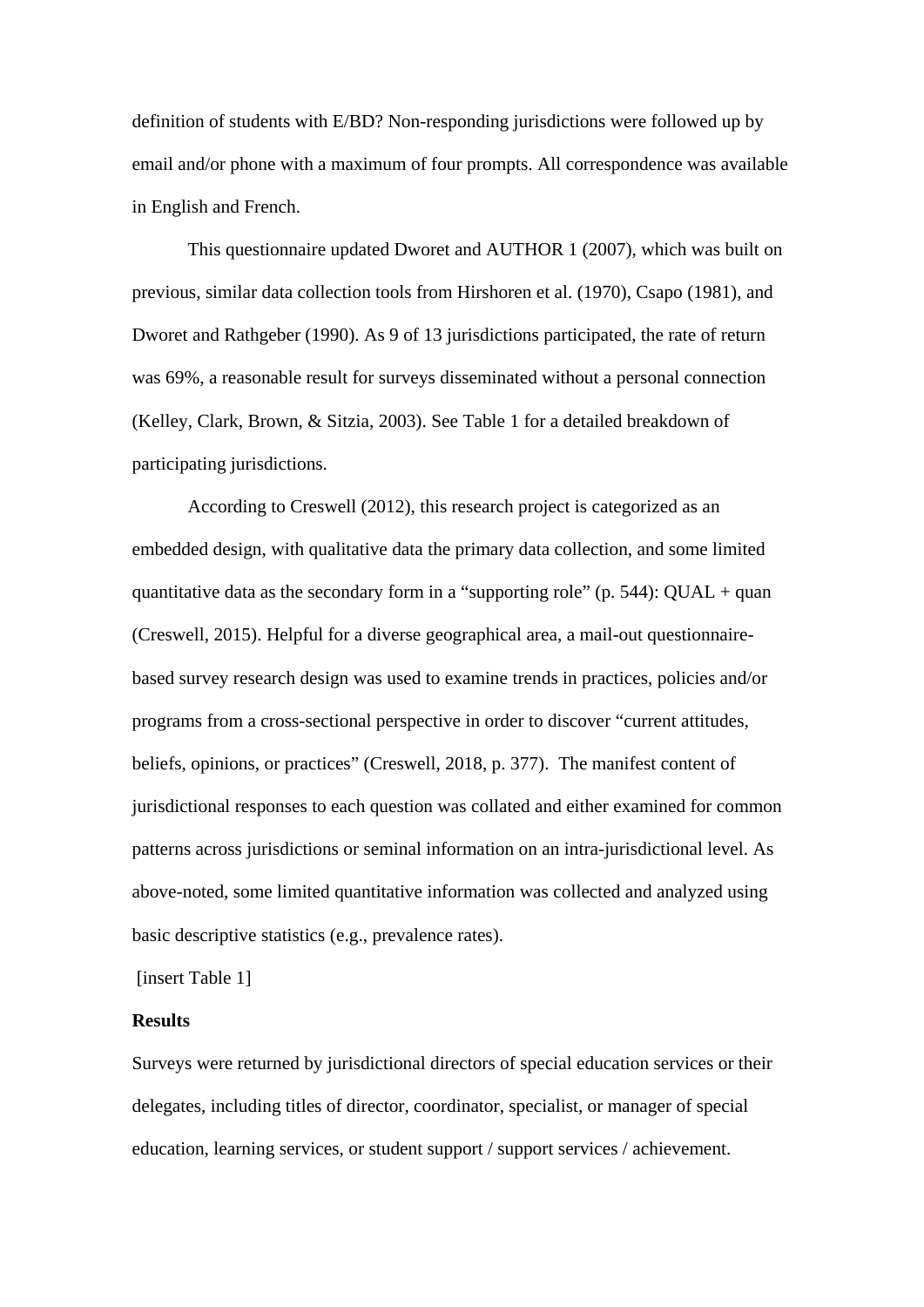Returned surveys ranged in length from eight to 23 pages of electronic text. The following results represent the nine jurisdictions that participated and are descriptive in nature. Survey responses were organized into the following parameters to address research questions: definition and identification, prevalence, placement and services, and funding.

#### *Definition and Identification*

Definitions of E/BD range from no definition (NB, NT, NS, NU, SK) to broad definitions (MN, ON); to including specific traits and behaviours (BC, AB). For those jurisdictions who do not define E/BD, some examples of further rationale include: Nova Scotia reported that, 'We rely less on terms and more on descriptors of behaviour'; Northwest Territories uses a broader context of inclusive schooling for all students; Nunavut does not label children; and Saskatchewan focuses on a needs-based model of providing individualized supports and services*.* The jurisdictions that have broad definitions of E/BD have some key behavioural similarities that occur consistently over time and include: difficulties with mood, fear or anxiety; disruptive or aggressive behaviours; and failure to make meaningful relationships; all of which affect the ability to learn. In more depth, Manitoba described E/BD as:

Severe emotional/behavioural disorder(s) characterized by significant behavioural excesses or deficits which disrupt the student's thinking, feeling, mood, ability to relate to others, and daily functioning. Beyond the emotional impact, the student's physical, social and cognitive skills may be affected. These behaviours continue over a period of time. The student requires student specific programming and supports with ongoing formal interagency involvement.

Nova Scotia includes E/BD as a category or identification to delineate when and for whom special education funding may be used. More specifically, it focuses on co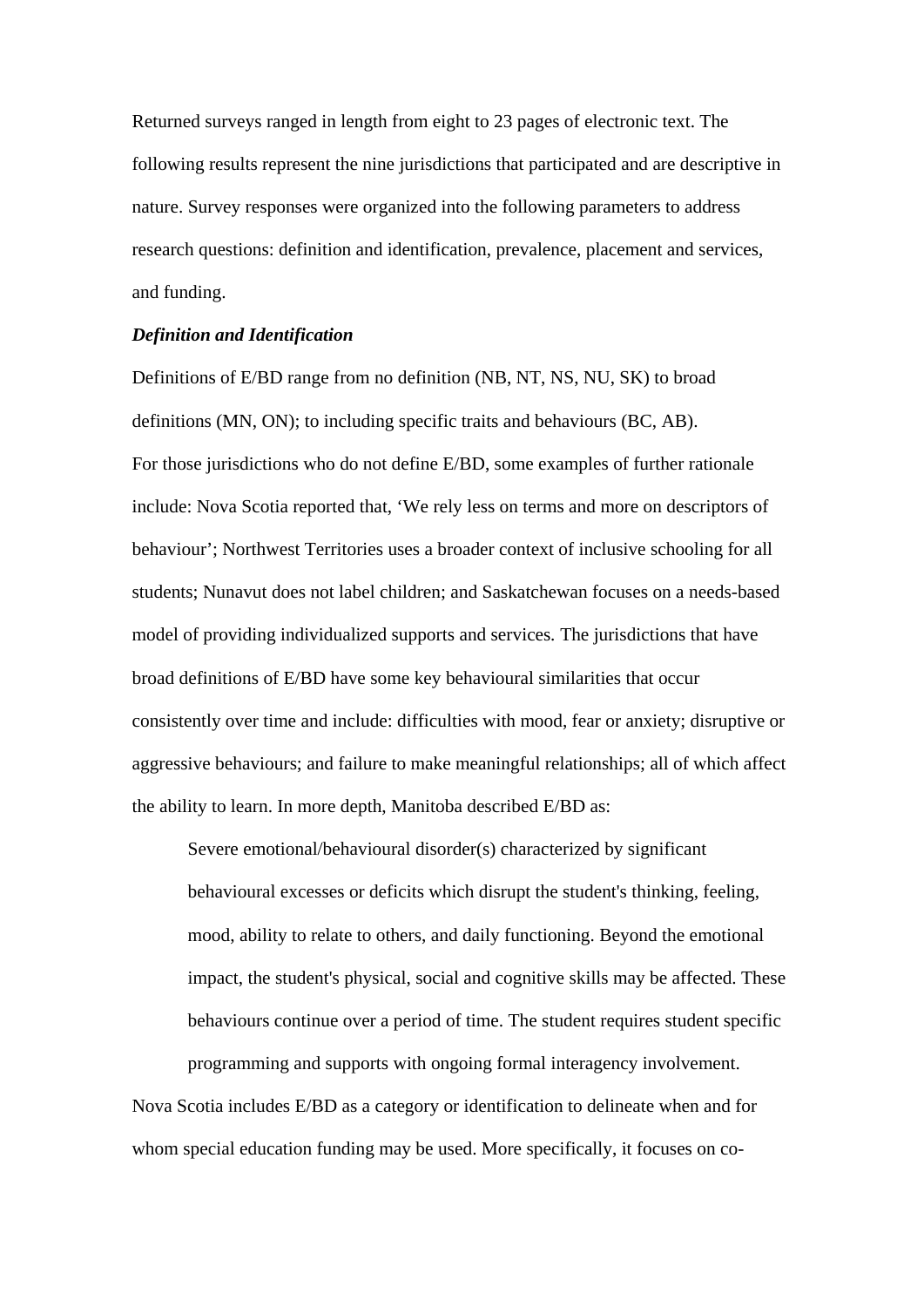morbid behaviours associated with 'children and youth with multiple challenges, complex mental health and health needs, and/or severe behavioural needs, with issues of safety for themselves, other students, and staff.'

Ontario identifies students under the category of behaviour; its categorical description includes one or more issues that affect performance and ability to learn: maintaining interpersonal relationships, fears and anxieties, compulsive reaction or an inability to learn that cannot be traced to other factors (health, intellectual or sensory). Alberta and British Columbia differentiate between the severities of the behaviours exhibited, with mild and moderate treated differently than intensive or extreme. In British Columbia students require moderate behaviour support if they have one or more: aggression and/or hyperactivity, social problems such as delinquency, neglect or substance abuse, the frequency or severity of behaviours disrupts the classroom or relationships, in more than one setting with more than one person. In Alberta, mild to moderate includes: difficulties in relationships, general unhappiness or depression, inappropriate behaviour or feelings, difficulty coping with the learning situation despite intervention, physical symptoms or fear, difficulty accepting responsibility /accountability, and physical violence or destructiveness. For intense or extreme behaviours: British Columbia stipulates that students are eligible for the intensive behavioural intervention special education funding category if they exhibit behaviours that are antisocial, extremely disruptive in most environments (e.g. school, family and community) and are consistent and persistent. In Alberta, severe E/BD is described as:

Chronic, extreme and pervasive behaviour requiring constant adult supervision and high levels of structure and other intensive support services in order to function in an educational setting. The behaviours significantly interfere with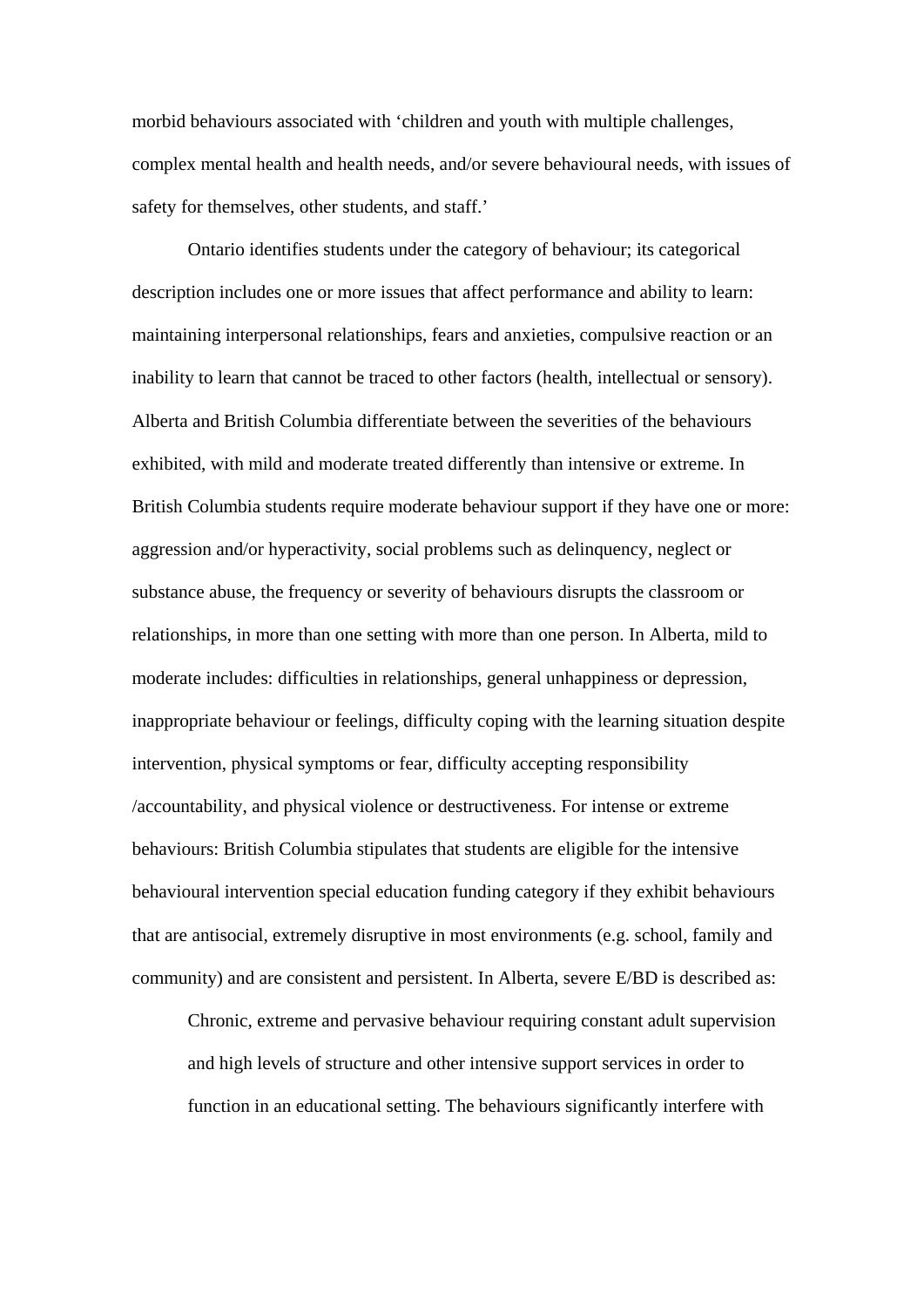both the learning and safety of the student/ECS child and other students/ECS children.'

Diagnoses include:

Conduct disorder, schizophrenia or bi-polar disorder, obsessive/compulsive disorders, or severe chronic clinical depression; and may display self-stimulation or self-injurious behaviour. In the most extreme and pervasive instances, severe oppositional defiant disorder may qualify; or for ECS children has either a diagnosis or a statement by a qualified professional indicating that the child experiences severe behavioural difficulties.

Most responding jurisdictions do not allow any modifications at the board / district level from these stated definitions of E/BD (where applicable) or stated that modifications are unnecessary (AB, BC, NS, NT, SK); however, Ontario noted that boards interpret definitions but cannot modify them. In Manitoba and New Brunswick, school boards are entitled to modify the definition of E/BD, and do not have to inform the ministry or department of such changes, but AB, BC, SK, ON, NT, and NS school boards cannot. In Saskatchewan, for example, pupils with intensive needs are assessed at the board level and Nova Scotia has targeted funding for this population.

Most surveyed jurisdictions do not demand psychiatric evaluations where applicable, for labelling students with E/BD. Yet, British Columbia and Alberta do - for both levels of identification. In Alberta, a clinical diagnosis is required, but does not necessarily fulfil a school-based identification:

 A clinical diagnosis of a severe emotional/behavioural disorder by a psychiatrist, registered psychologist or a developmental paediatrician is required, in addition to extensive documentation of the nature, frequency and severity of the disorder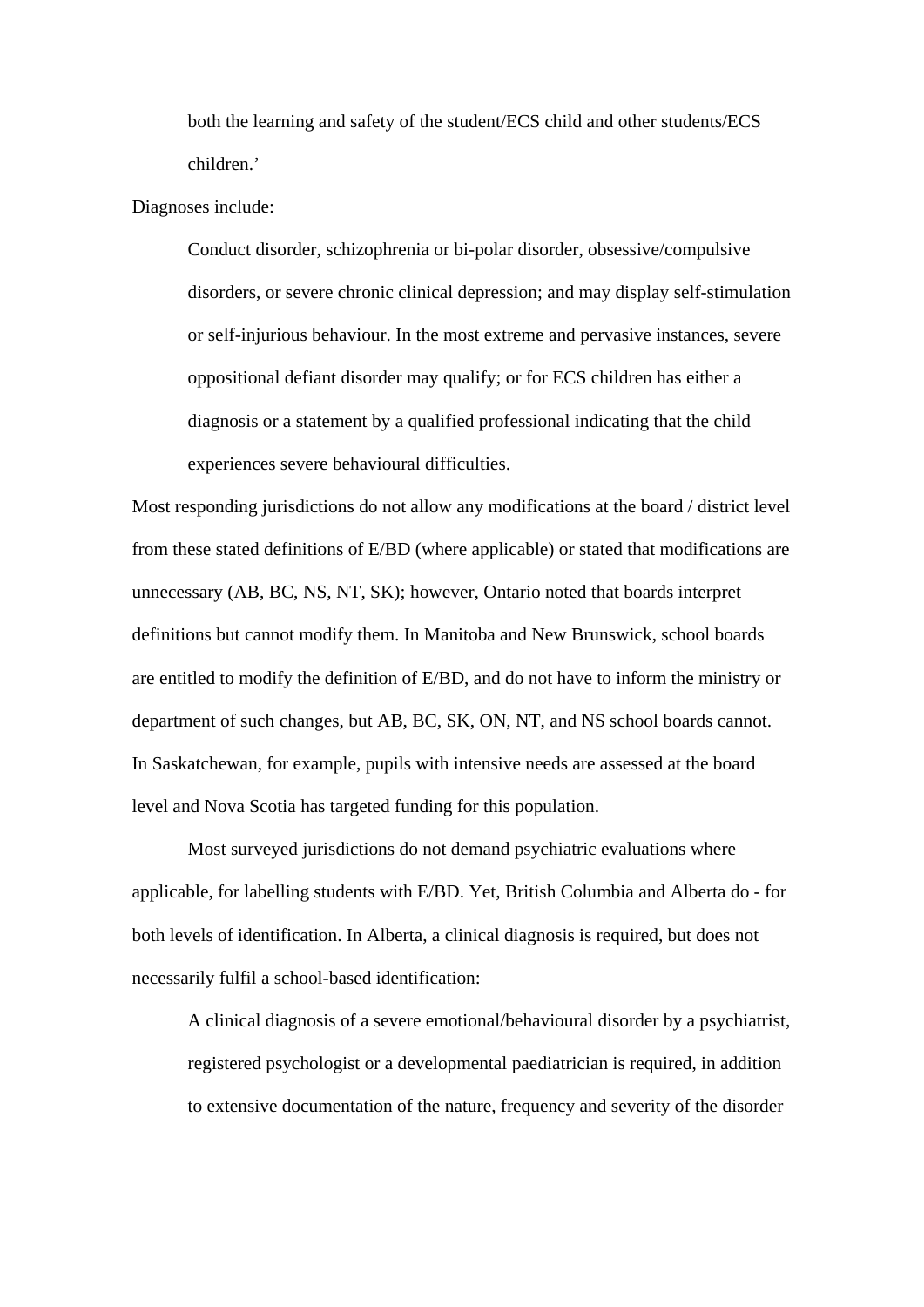by school authorities [however] a clinical diagnosis of a severe emotional / behavioural disorder is not necessarily sufficient to qualify under this category.

In British Columbia, a psychologist can provide related diagnoses; in Nova Scotia and Manitoba, school psychologists can diagnose or identify behavioural needs; in Ontario, other professionals determined by boards can support diagnoses. Both Northwest Territories and Saskatchewan again emphasized that a diagnosis is not required: 'We do not have specific requirements and do not have specific programs or placement options for students with diagnosis' (NT) and 'a diagnosis is not required to access services and supports' (SK).

# *Prevalence Who Are the Students with E/BD? How Many Students Are There?*

Few jurisdictions shared prevalence rates specific to E/BD, excluding British Columbia and Ontario. Nunavut explicitly stated that they do not keep data on prevalence rates for EBD since they do not identify students under this category. The regions that do keep data on the prevalence of students with E/BD measure them differently. In British Columbia 1.27% of students required intense behavioural intervention due to being severely multiply impaired, and 0.99% require moderate behavioural supports or have mental illness. In Ontario, 189 090 students were formally identified, 4.9% of which had a behavioural exceptionality.

Where applicable, local collaboration was key in determining eligibility for special education services for students with E/BD (BC, MB, NS). BC explained: 'planning is done collaboratively by relevant school and district staff, parents and, when appropriate, relevant professionals, service providers, or agencies and the student.' Nova Scotia noted that 'programming and services are decided upon by a program planning team consisting of school administration, teachers, other core professional staff, and parents … other services providers [may be] involved.' Saskatchewan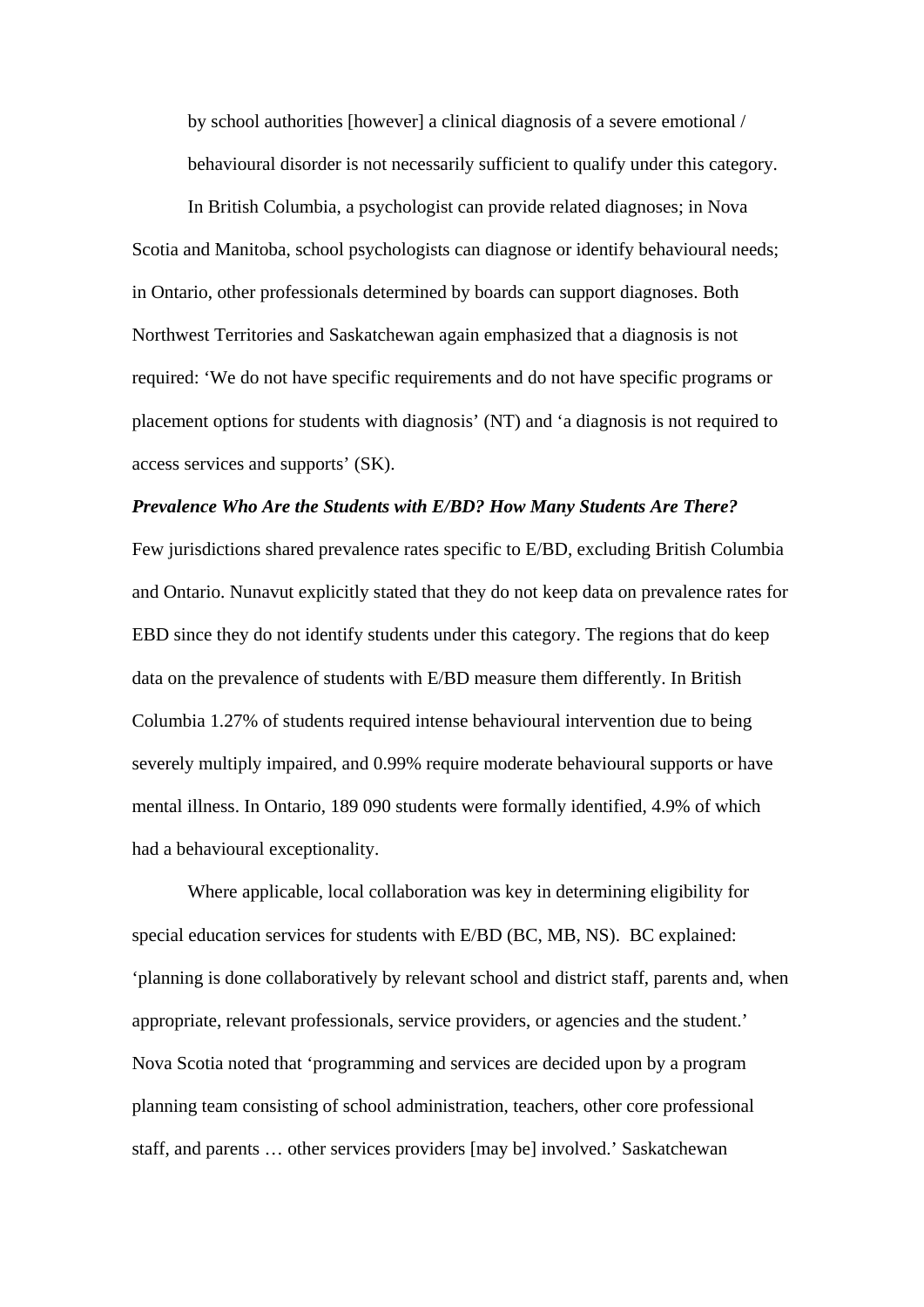alternates between local collaboration and school division support, depending on level of need. However, some jurisdictions have more explicit policies. In Ontario, for example, 'Decisions about transitions from one mode of program delivery to another are made by local school boards which have the responsibility for determining the programs and services appropriate to a student's needs.' Alberta also makes these decisions at the school board level. In Manitoba and New Brunswick, the 'superintendent in collaboration with district ESS teams' make such decisions. Northwest Territories responded that, 'We do not have specific requirements and do not have specific programs or placement options for students with diagnosis.'

Most surveyed school boards (AB, NB, MB, NS, ON, SK) place students using local team-based decision-making. Alberta explains this as:

a. Ensur[ing] that educating students with special education needs in inclusive settings in neighbourhood or local schools shall be the first placement option considered by school boards, in consultation with parents, school staff and, when appropriate, the student

b. Determin[ing] the most enabling placement in a manner consistent with provincial special education policies, in consultation with parents, and based on current assessment data.

New Brunswick and Saskatchewan did not report specific procedures for determining eligibility and placement (AB, BC, NS, ON, MB all answered affirmatively). Some provinces/territories have very specific procedures (BC, ON, NS), and some are less stringent (AB, MB). In British Columbia, for example, general eligibility criteria are outlined in their special education manual which is then utilized by school boards in determining local eligibility; students' IEPs may outline the need more specialized services (such as placement in specialized learning environments).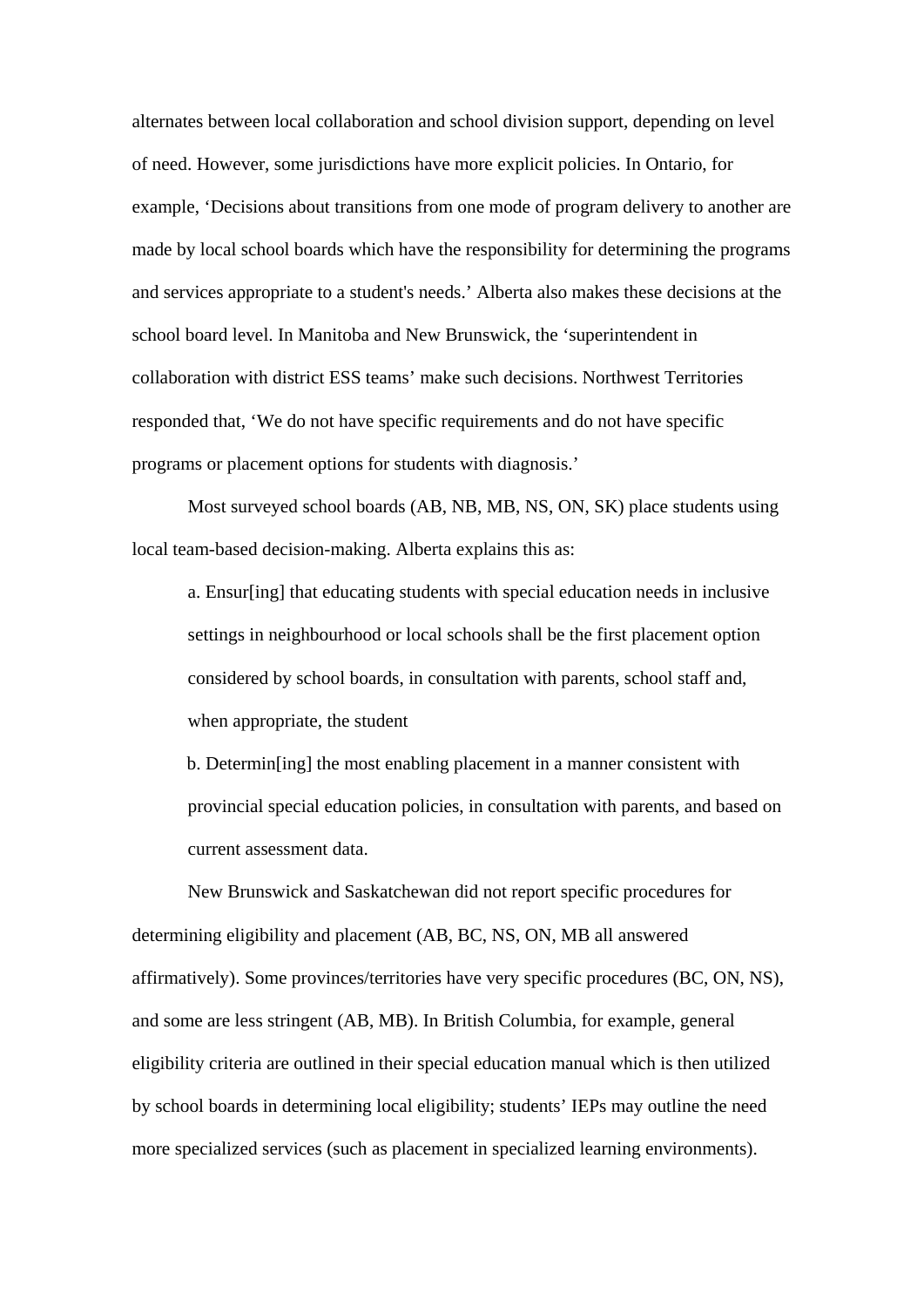Ontario uses an Identification, Placement and Review Committee (IPRC) that is appointed by the school board, informed by Ontario's regulation 181/98 to help with identification, placement, review and appeal procedures for exceptional pupils. Nova Scotia uses a program planning process outlined in their special education policy manual. Alberta and Manitoba have more general procedures. For example, Alberta usually requires a clinical diagnosis from a psychiatrist, registered psychologist, or developmental paediatrician; documentation (nature, frequency, severity of the disorder) from the school board; and a description of how the disorder affects the student's functioning at school. Manitoba responded that schools and divisional teams can simply apply for extra funding for the students that have the highest needs for home and school.

#### *Placement and Services*

Seven jurisdictions completed a requested checklist of services (MB, NB, NS, NU, NS, ON, SK). All seven offer these services: in-class teacher support and educational assistants / paraprofessionals. Most provinces and territories (6/7; 86%) offered guidance counselling; alternate transportation to school; many offered (5/7; 71%): alternative schools; itinerant teacher support; academic tutoring; school-based social work services; and school psychologist services. For some, a checklist of services was not applicable. For example, Alberta responded, 'Not applicable as school boards determine what services are provided to their students' and New Brunswick stated that, 'We are fully inclusive and do not offer some of these specific services.' Nunavut noted that withdrawal services are prohibited. Nova Scotia provided the most specific numbers (e.g., 866 Resource Teachers within 8 boards with a ratio of 1:139 students; 11 650 hours of paraprofessional support per day). To support service provision,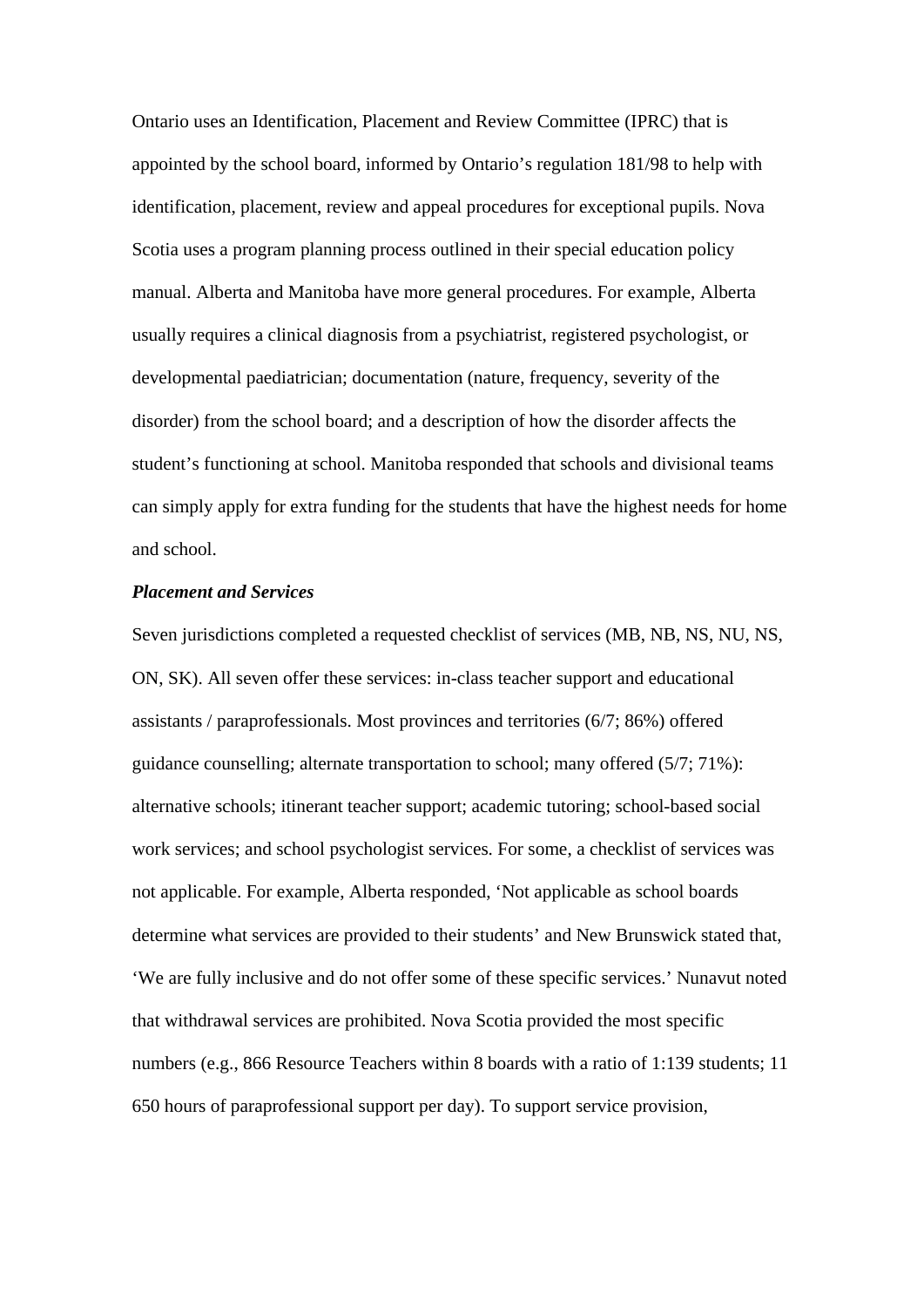jurisdictions varied from acceding responsibility to individual boards, to provincial or territorial-wide practices (e.g., education legislation, ministry guidelines).

Some jurisdictions did not report the option self-contained classrooms (NU, for example). However, within those that offer such an alternative, the standards that dictate how they determine criteria, laws, or rules for determining where students are placed vary widely. For example: the rules for placement in Alberta and Saskatchewan were at a school division or board level. Similarly, Ontario did not have province-wide standards for placement; however, students who were placed in self-contained classrooms (including students identified as 'Behaviour') were identified as exceptional through an IPRC. BC promoted an inclusive atmosphere:

Students with special needs are fully participating members of a community of learners. Inclusion describes the principle that all students are entitled to equitable access to learning, achievement and the pursuit of excellence in all aspects of their educational programs. The practice of inclusion is not necessarily synonymous with full integration in regular classrooms, and goes beyond placement to include meaningful participation and the promotion of interaction with others.

New Brunswick, Nova Scotia and Saskatchewan use feedback, collaboration, and planning to make decisions on student placement. Specifically, New Brunswick works with the alternate site, the district staff, and parents. Nova Scotia uses a program planning process whereas Saskatchewan assesses needs at least twice a year for their Individualized Program Plan. In Alberta, British Columbia, and Ontario placement is determined by school boards or districts. Similarly, Manitoba and Saskatchewan use a local team-based, decision making process for placement of students identified with EB/D. In Northwest Territories (an inclusive province), students are given additional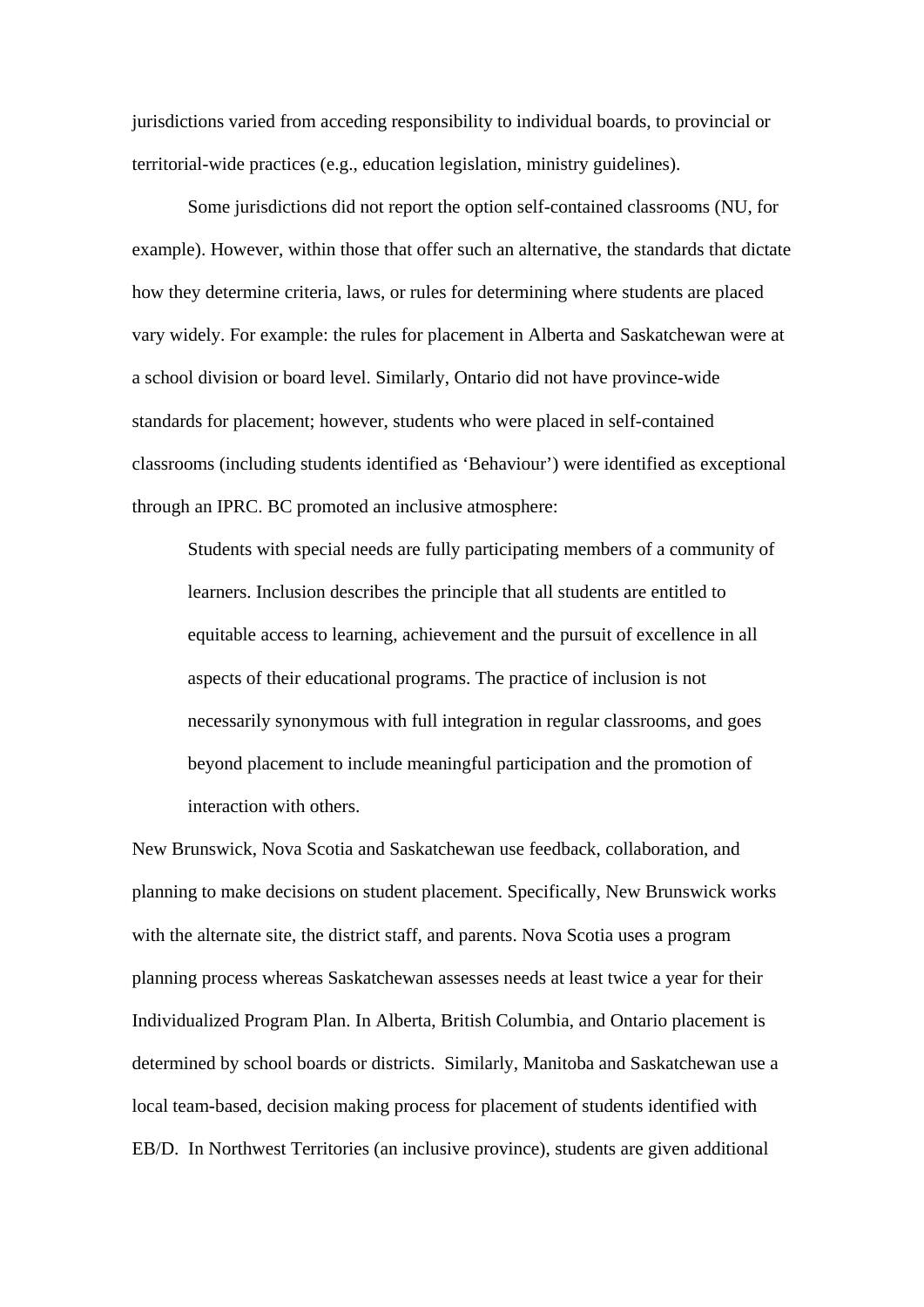supports (e.g. support person, extra teacher training) where needed to continue to participate in the regular classroom environment.

Issues around staffing—such as caseloads—are typically either not applicable (AB), deferred to the board level (BC, ON, SK), or do not exist (MB, NU). NB, however, has 'recommended ratios' (Strengthening Inclusion, Strengthening Schools document) such as 1:160 for resource / withdrawal teacher, 1:400 for guidance counsellor, and 1:550 for School-Based Crisis Intervener. NT responded that, 'Our Territory does not keep track of the number of students with emotional/behavioural disorders, therefore, does not have specific information regarding 'caseload'. As per the 2006 Ministerial Directive on Inclusive Schooling, students are provided with individual support, as required.

Home instruction, another service example, is rarely an overt option. Manitoba did not offer this service, but others—the majority— responded with home instruction as a possible option that may be provided (BC, ON, NS, NT, SK). The sole administrative organization for service provision noted by all participating jurisdictions participants is local school boards. However, Manitoba further clarified that an interdepartmental wraparound committee is available to support cooperation for students with the highest level of need.

When it comes to determining student readiness to leave specialized programs, Alberta, British Columbia, Manitoba and Ontario indicate that the procedures to determine when students are ready to leave specialized programs (where applicable only) is left to local boards' discretion. Alberta stipulates that there must be: planning, assessing, and monitoring to improve education quality; monitor/evaluate effectiveness of programs and services; and report expenditures and achievements as part of the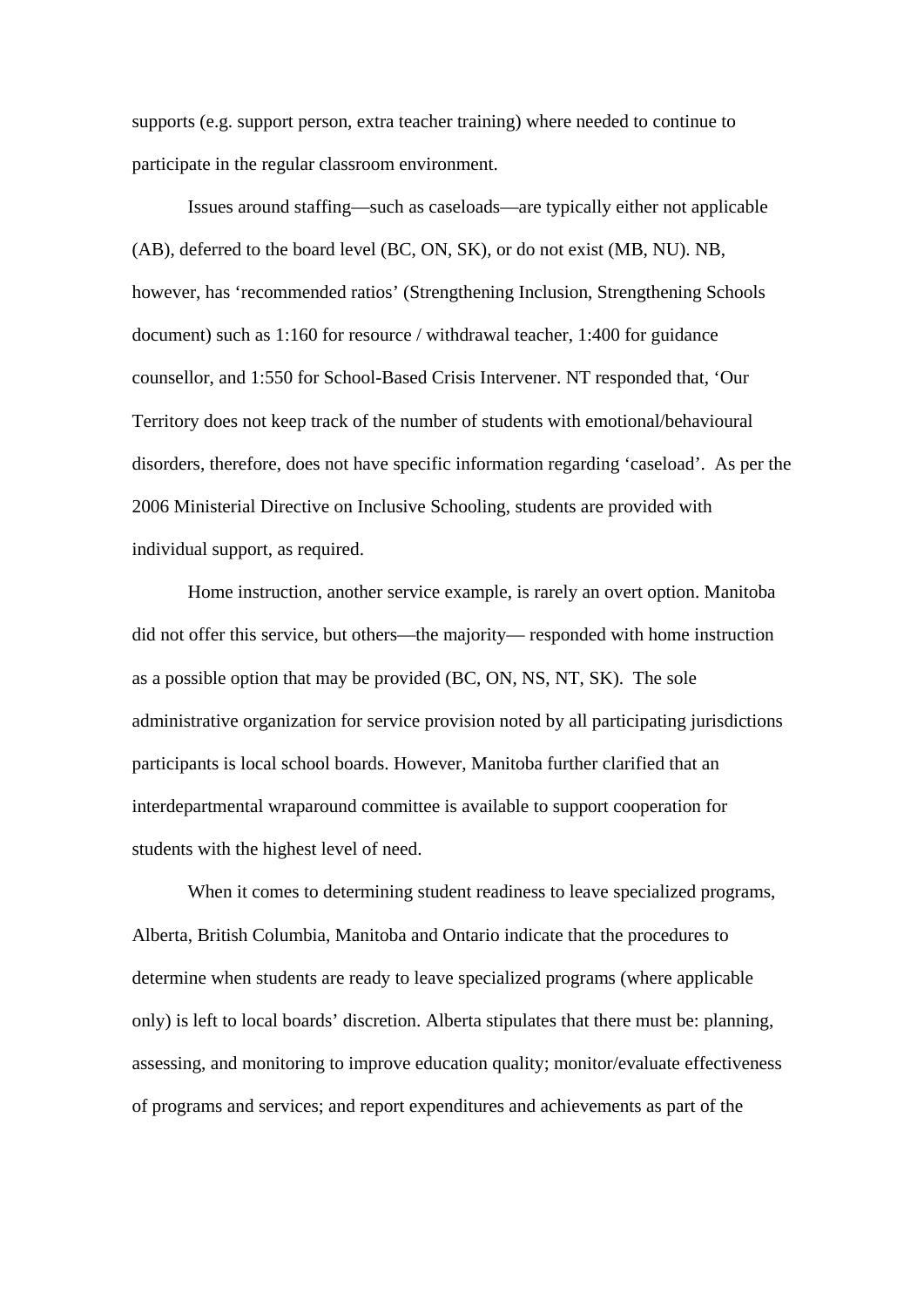annual planning and reporting cycle. While Manitoba has few specialized schools or classrooms, specifics for determining entry and exit is developed by school divisions. *How Is Program Effectiveness Determined?* 

British Columbia, Ontario, Northwest Territories, and Saskatchewan reported that they do not have any guidelines to determine program effectiveness particularly for students with E/BD. Nova Scotia and Manitoba reported the presence of guidelines to determine special education program effectiveness specific to students with E/BD. Most jurisdictions were similarly unable to estimate of the percentage of children in their specific education programs for students with E/BD who have returned to regular classes **or** have a reduction of services during the school year. For most, this question was either not applicable, or information was not available (not applicable- AB, and, not available- BC, MB, NS, ON, SK). Only the Northwest Territories provided a quantifier: 100%, indicating all students return to a regular class or have a reduction of service within a school year.

#### *Funding*

In most participating jurisdictions, funding for special education students is disbursed to school boards and/or districts, where districts *must* direct the funds for special education purposes (ON, MB, NB, NS, NT). In Ontario, for example, 'Special education funding is enveloped, and must be spent on special education. School boards may use other Grants for Student Needs (GSN) funding to increase the amount spent on special education to meet the needs of their students with special education needs.' In British Columbia, Manitoba, and Saskatchewan, school boards / districts *may* direct the funds for special education purposes.

*Who Teaches students with E/BD?*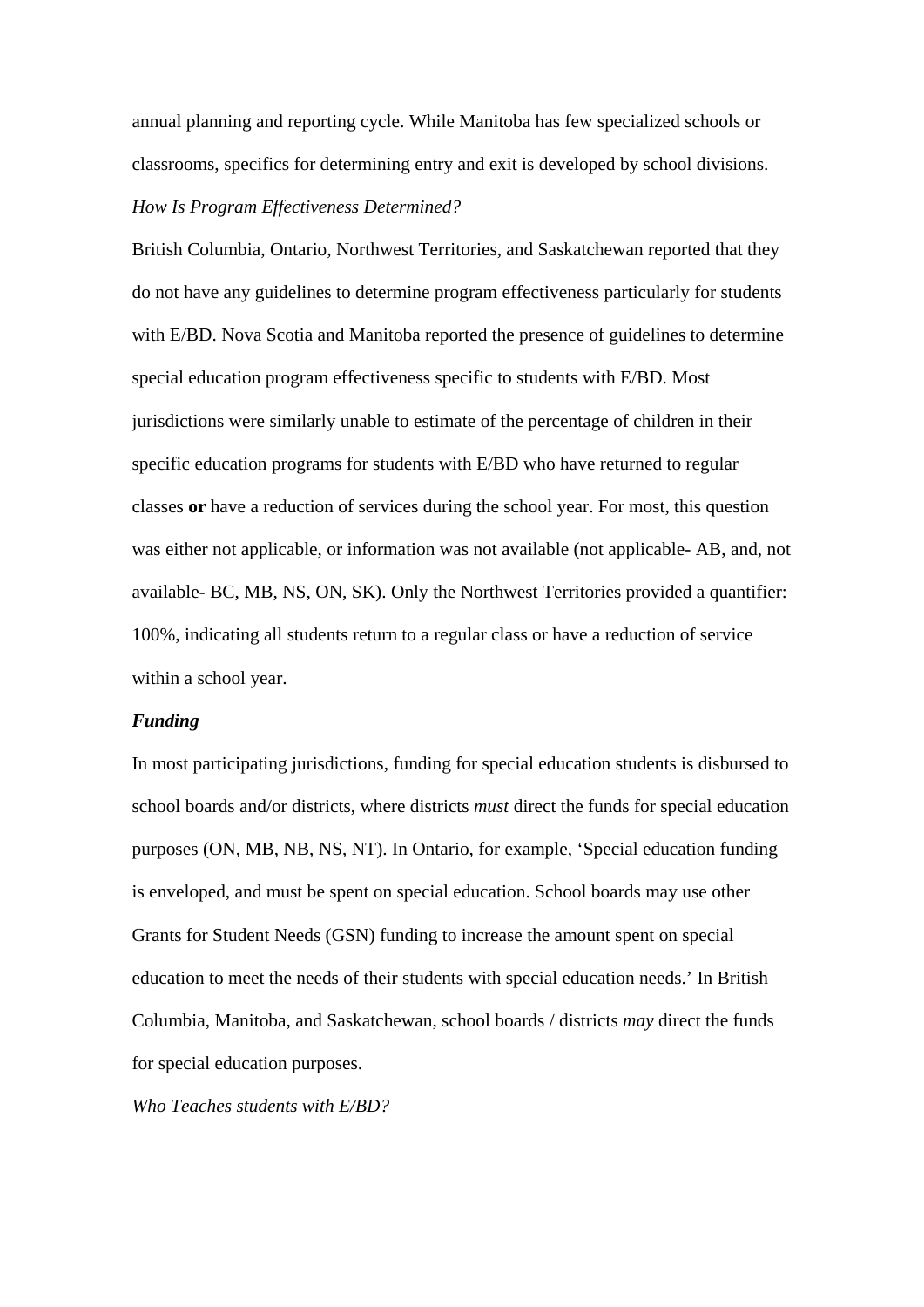In regard to teacher training and professional development for educators working with students with E/BD, Manitoba and Nova Scotia reported that initial teacher education includes mandatory studies in special education. New Brunswick, Nunavut, and Ontario identified general teacher certification which *may* include studies in special education. New Brunswick also included graduate studies or specific in-servicing about E/BD, and Nova Scotia reported graduate studies in special education in-servicing leading to certification in special education and that 'grad-cohorts [are] developed collaboratively with universities.' Northwest Territories responded negatively, and although Alberta noted that specific E/BD training is not applicable; they indicate that 'School boards must: make available, as early as possible, training for staff that will enhance the school board's ability to identify and program for students with special education needs.' British Columbia responded that,

… with sufficient training and experience, classroom teachers will be capable of including most students requiring behaviour and mental health supports and providing a program in which they can be successful, provided that support is available when needed. In-service training opportunities and a collaborative team approach are recommended to support and encourage the development of skills required.

Most boards do not permit the hiring of teachers for students with E/BD if they are not trained according to required jurisdictional standards (MB, NB, NS, SK)—or they responded that this question is not applicable (AB). British Columbia deferred this question and noted that 'staffing concerns are the purview of each of the 60 local boards of education.' Only two jurisdictions responded positively (ON, NU) but neither reported collecting related data, rather, they gave detail around the conditions under which such educators would be hired. In Ontario, "School boards hire teachers and they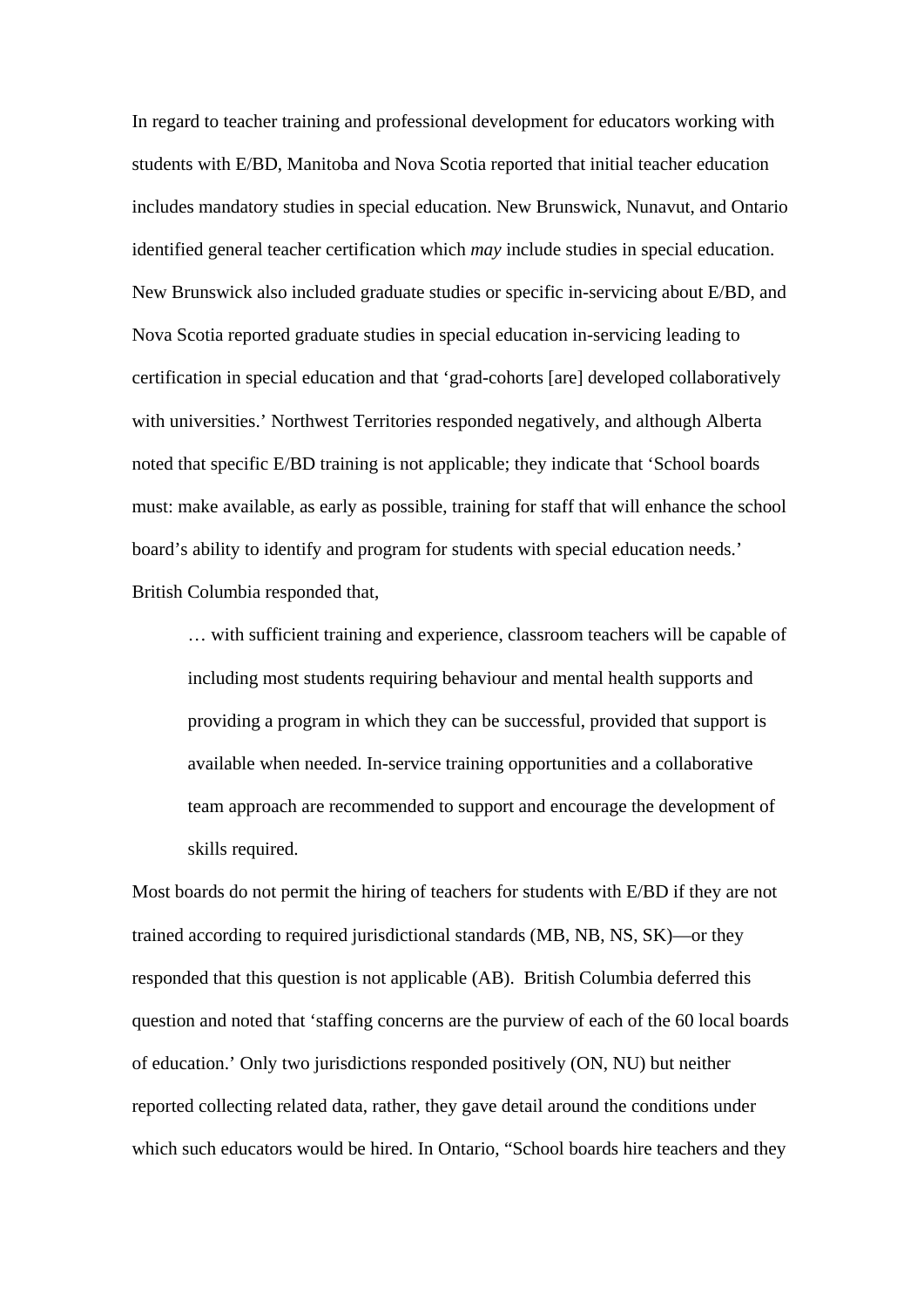are responsible for providing qualified teachers to teach their students. These qualifications may include a 'Teaching Students with Behavioural Needs' additional qualifications course offered by the Ontario College of Teachers.' And Nunavut: 'If a school is not able to staff a teaching position, then a person may be hired to teach on a Ministerial letter so that the position is staffed.' In all of these cases, specific training for E/BD is not mandatory.

#### **Discussion**

This data provides insight and a point for comparison for how Canadian jurisdictions are doing in relation to each other currently and ten years ago. Key issues arise regarding what is necessary to ensure best practices for identifying, and meeting student needs, including definitions of E/BD, placement and inclusive practice, prevalence of students with E/BD and access to support, and teacher education and training. These key issues are discussed in relation to the research questions; What similarities and discrepancies exist in jurisdictional policies and services across Canada? Have previous concerns in policies and services been addressed and/or resolved? What issues in policies and services emerge? What changes are evident over time?

### *Definition and Identification*

As in 2004, individual jurisdictions continue to have provincial and territorial autonomy. No federal definitions are currently available or desired—it seems. Further movement *away* from definition and categorization is evident in the last decade. In 2004, only 4/13 (31%) jurisdictions provided no definition for students with E/BD; ten years later, 5/9 reported a needs-based, inclusive approach that is non-categorical (56%). In 2004, 2/13 (15%) deferred definitions to professionals outside the education system; ten years later, this practice was discontinued.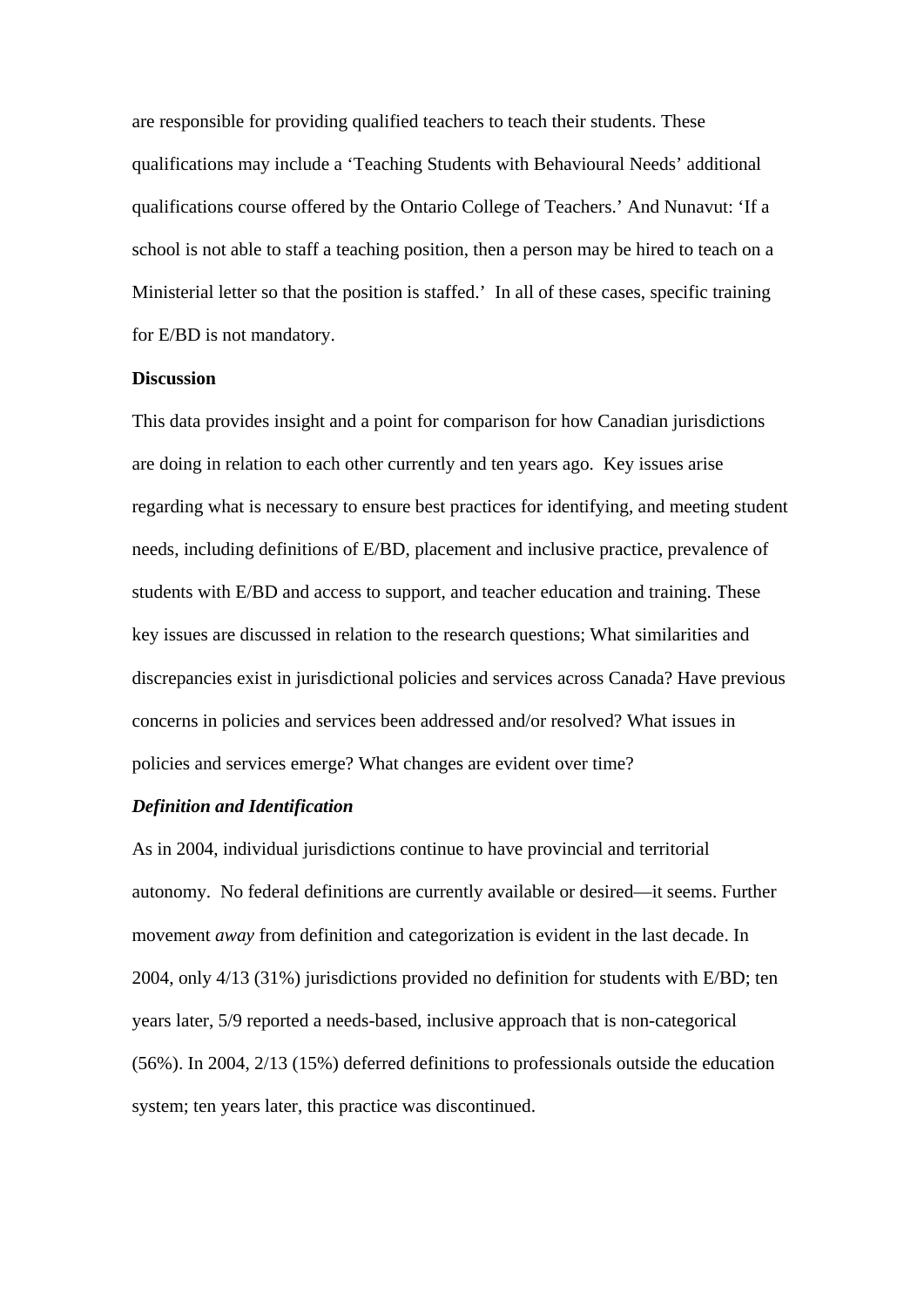Defining and identifying students with E/BD continues to be a key issue for education systems not only across Canada.Walker et al., (2014) discuss the challenges of working with federal definitions of ED and E/BD where identification rates are on the decline due to the rigid nature of the definition. They estimate that up to three million students are being denied services and/or support due to these definitions (Walker et al., 2014). Conversely, Alberta is struggling with a rating system of identifying without a definition and experiencing similar issues with high numbers of students not receiving support (Wishart, and Jahnukainen, 2010). It is clear, that categorization and non-categorization continue to cause challenges when it comes to ensuring students with E/BD are getting the supports and services they require to be successful at school. The key issue that remains is: which model best serves the needs of our students in the current socio-economic time and geo-political place?

Although cross-Canada research outcomes around school-based disability services are rare, McCrimmon, Altomare, Matchullis, and Jitlina (2012) described similar variance around students with the Asperger's Disorder in school-based practice: 'each Canadian province differs with regard to policies and practices pertaining to delivery of services to children with exceptional learning needs' (p. 329). Perhaps a consistent adoption of a child-centered, needs-based approach such as modeled by several provinces in Canada (NU, NT) is needed. This approach reports that all students are provided with the best outcomes overall as with supported from their level of need--rather than based upon a category of identification.

### *Placement*

In alignment with the Canadian Charter of Rights and Freedoms (1982), the key principle of 'inclusion first' continues throughout Canada. Since all jurisdictions (7/7; 100%) who completed a provided chart of potential areas of service provision shared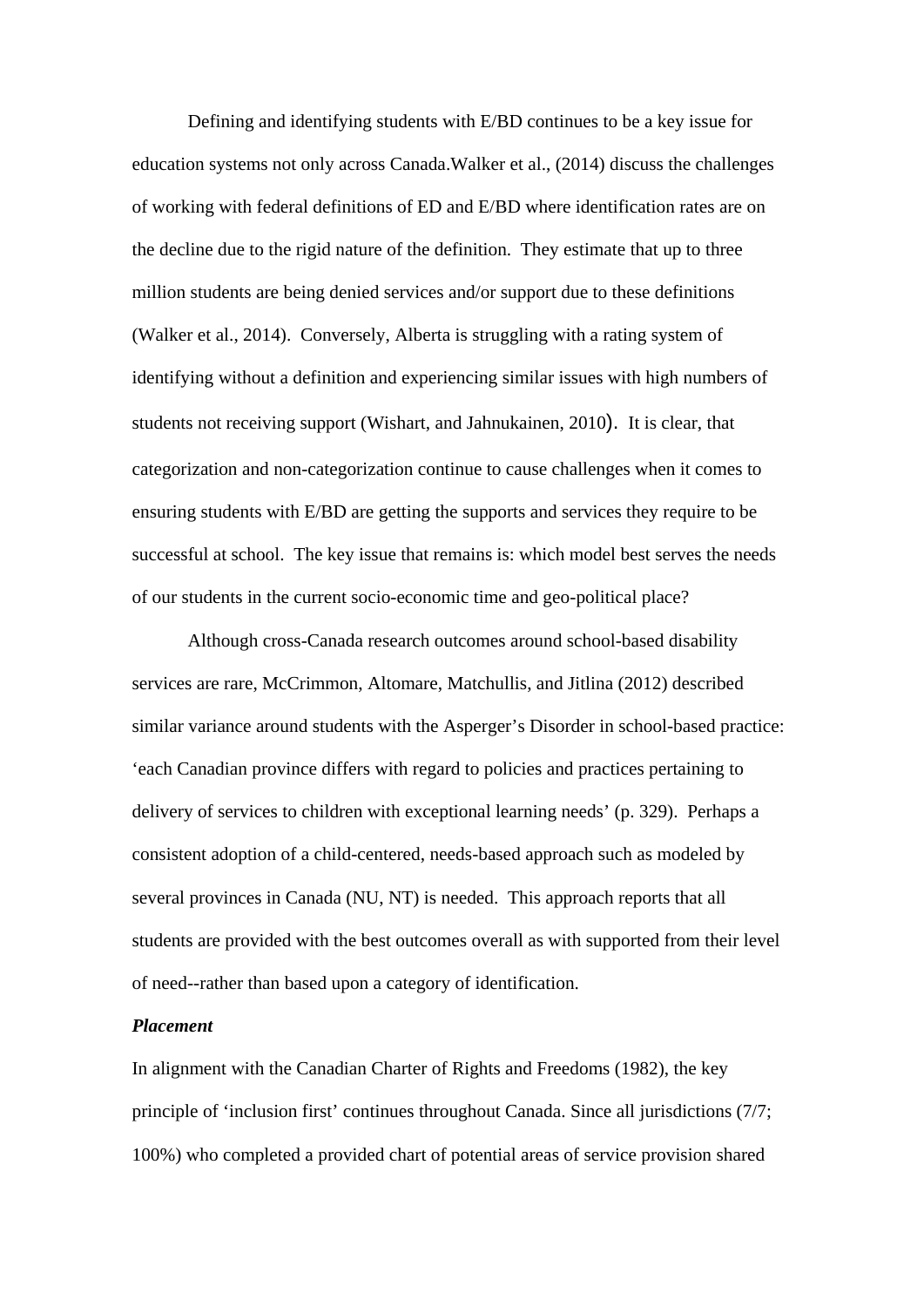the common presence of in-class teacher support and educational assistants / paraprofessionals—it is significant to recognize that these are in-class supports. This finding is consistent with recent Canadian data involving the implementation of the wraparound model, where community schools utilize interdisciplinary collaboration and integrated supports for students with EB/D to remain in their classrooms (Bartlett, 2016). It is positive to see that inclusive or inclusively-focused models are being supported by in-class services as indicated. However, this does not tell us if the level of services is essential—just that these services exist. It is critical to understand how inclusion functions and with what degree(s) of support necessary for success. More information regarding the number of students with EB/D who access, and are successful with this support is needed.

On the other hand, as identified by some but not all jurisdictions, and in the related literature, special education classrooms are one of the most common services for students with E/BD (Kwiatkowski, 2016; Lee, 2012). Although some jurisdictions do not have special education class placements for students with EB/D, of those that do, students will continue to be placed in these classes. Inconsistent placement and support options for students with EB/D identified in this study, lead back to the notion of having a unified definition and support structure for this group of students. Since many provinces indicated leaving placement decisions up to the individual school boards and/or school districts, how these inclusive supports are implemented vary from place to place. Despite some methods in place to evaluate the effectiveness of supports as well as the overall outcomes for students, these jurisdictions do not have the data (or did not share the data) to come to any clear conclusions about current best practices for placement and support.

### *Prevalence*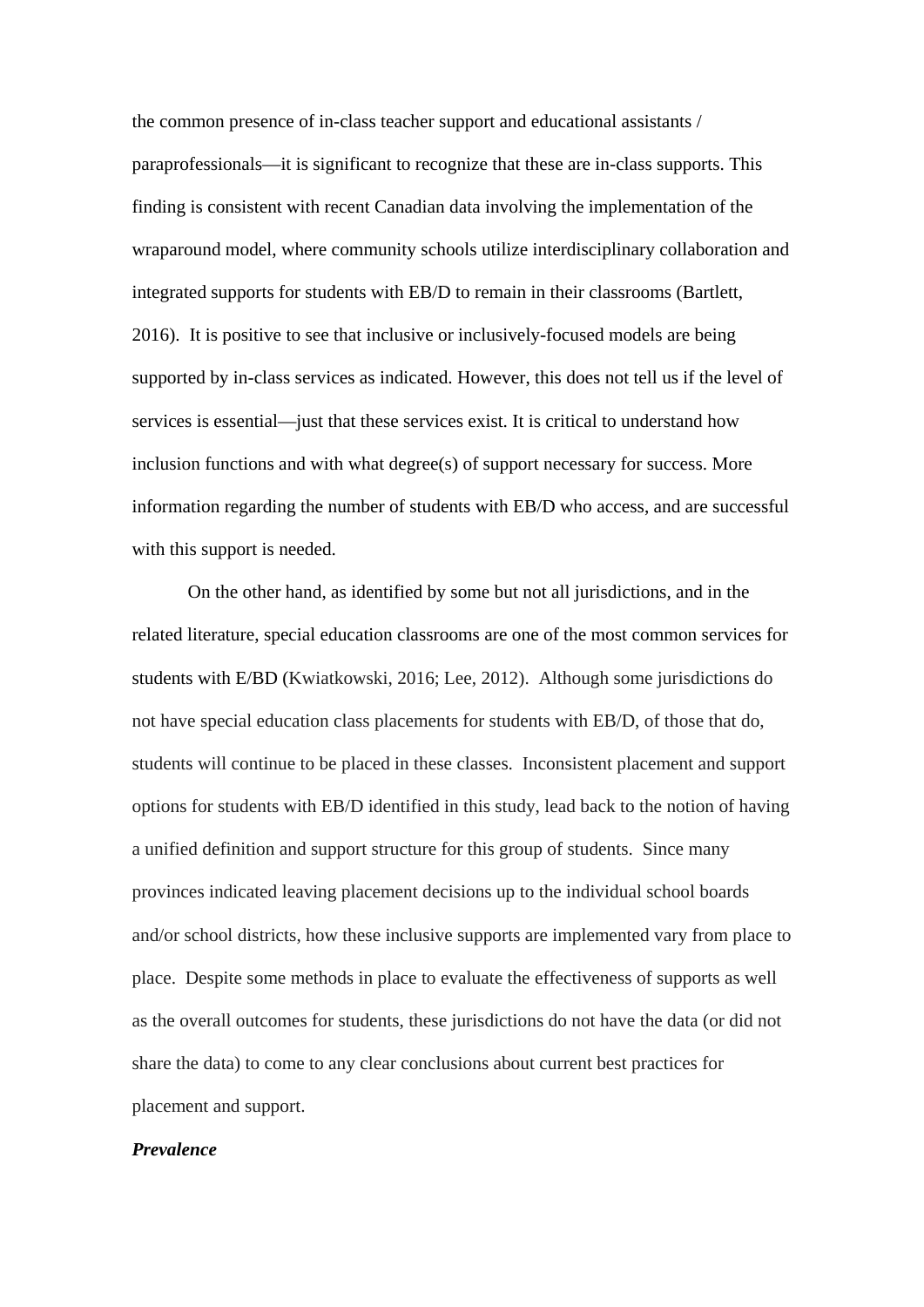It is important to point out that the varied and under-reported prevalence rates shared in Dworet and AUTHOR 1 (2007) have continued along a similar path towards noncategorization along with non-enumeration. Dworet and AUTHOR 1 stated that:

The under-identification of school children and youth should be addressed, but it appears that this is not a priority for most Canadian educational jurisdictions in this trend toward non-categorization. It is very difficult, then, to determine whether students with E/BD are receiving appropriate educational intervention. Whatever definition provinces and territories use, it is evident that in most jurisdictions, a large percentage of students who need assistance because of

E/BD may not be having their needs met. (Dworet and AUTHOR 1, 2007, p. 40) Ten years ago, 8/13 (62%) jurisdictions reported a specific prevalence; in this current study, only 2/9 (22%) jurisdictions reported a prevalence. Even these prevalence rates are differently constructed and are difficult to compare meaningfully. If there is little in policy and practice around labelling students with E/BD, then it is less possible—and indeed desirable—to count these students certainly saving time and resources that accompany such labelling practice (Wishart and Jahnukainen, 2010). However, the terminology that is used, and the prevalence rates that are measured continue to vary across the country. One might also wonder the likelihood of effective matching between students and intervention supports, services, and/or interventions when many of the latter are diagnostic- or identification-specific. The question remains, if students with E/BD are not counted, are they still receiving necessary supports? We know, for example, that students with E/BD have higher rates of victimization, including bullying (Blake et al., 2016; Swearer, Wang, Maag, Siebecker, and Frerichs, 2012). If we cannot identify or measure students with E/BD, it is more difficult to take a proactive approach to avoiding victimization and other interventions.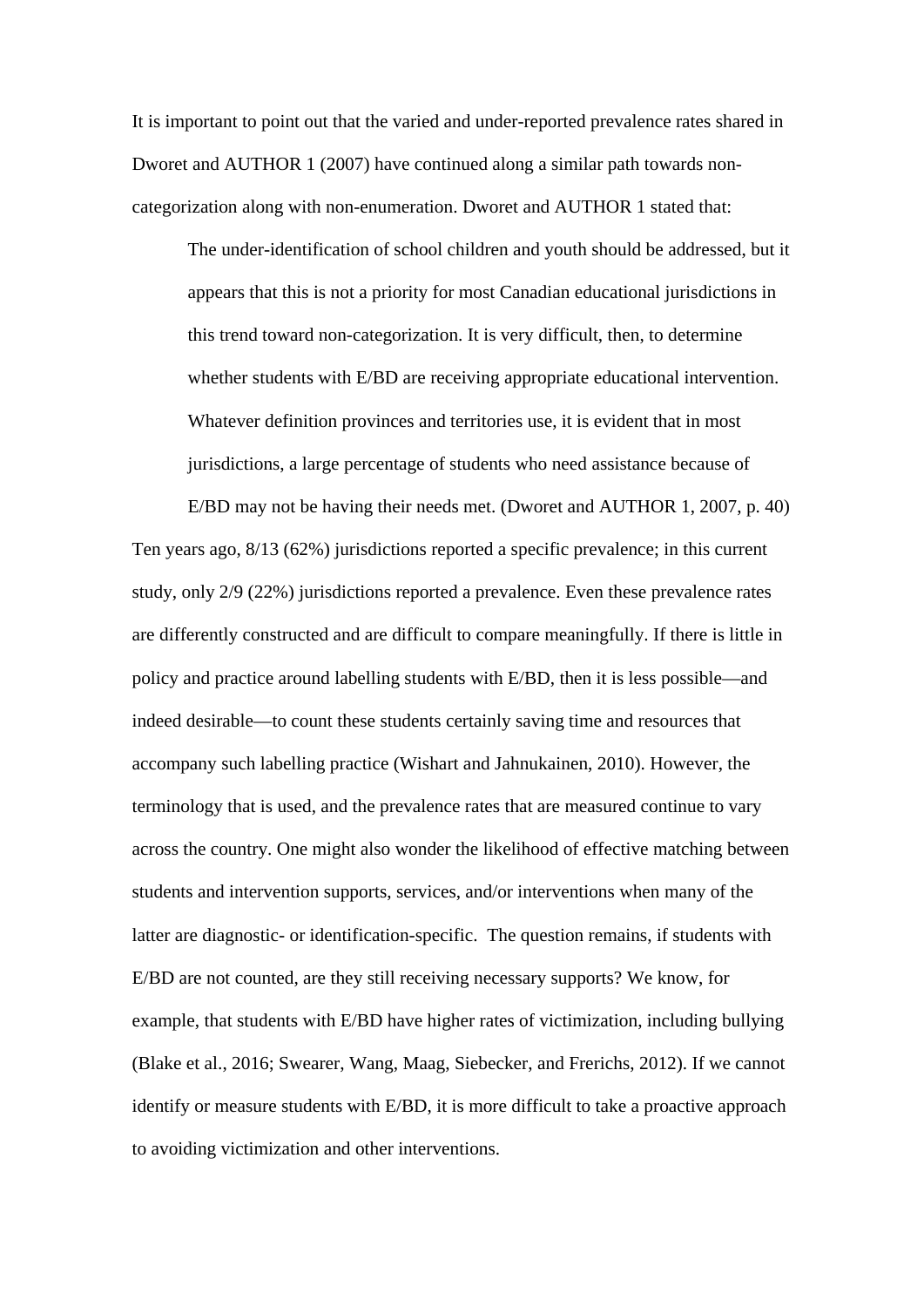A recent analysis of US prevalence data for students with E/BD or at risk of E/BD indicated that despite the very low 1% of students enrolled in in school who are identified E/BD, a prevalence rate of 12% to 25% may exist (Forness, Kim and Walker, 2012). This finding is similar to one Canadian jurisdiction—Ontario--where 2.8% of all identified students are labelled E/BD, and where identified students make up just over half of the student population receiving special education services (Brown, Parekh, and Marmureanu, 2016). These discrepancies lead us to question whether identification is necessary to ensure students with E/BD are receiving the support they require, or, if through non-categorization and student need (such as in Saskatchewan) support will be more readily accessible for students with E/BD?

#### *Teacher Education*

Another key issue that has emerged in the current study and literature around E/BD is teacher training. In 2004, Dworet and AUTHOR 1 (2007) noted no jurisdictional requirements (excepting NL) required specific education for teaching students with E/BD, and that expectations and approaches have been unclear for these students. They recommended that 'teacher certification requirements should include increased special education content in general teacher preparation programs, and greater opportunity should exist for teachers working with students with E/BD to have a thorough background.' While teachers are being educated for inclusive classrooms and a diverse student population, it appears that education for the field of E/BD, where available, is deferred to post-certification teacher training—academic and/or professional. Farmer, Reinke and Brooks (2014) identified 'real world' professional development as being essential in supporting teachers working with students with E/BD. To provide teachers with opportunities to access real-time mentorship and in-service opportunities to best facilitate their individualized learning needs based on their current students, Conroy,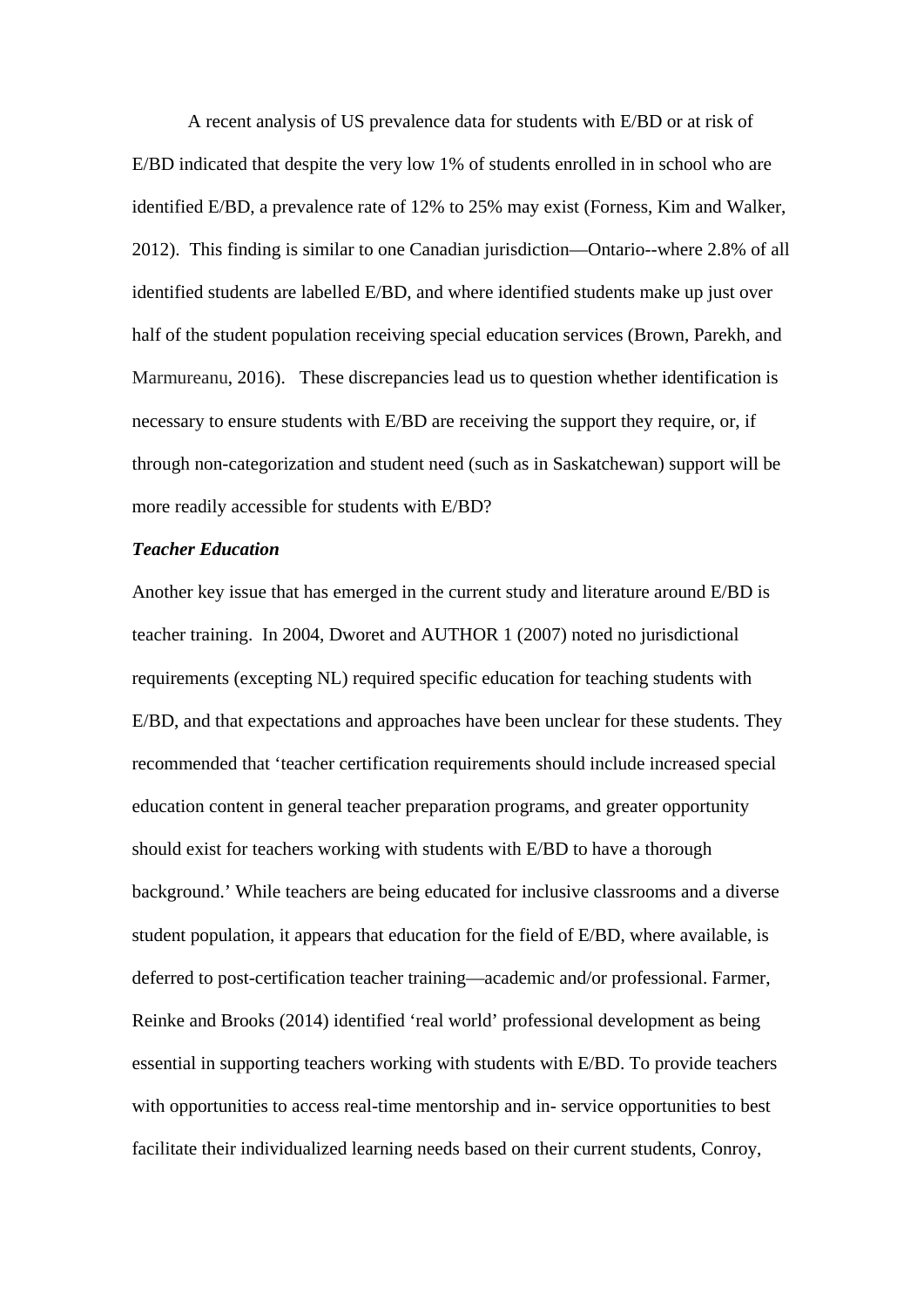Alter, Boyd and Bettini (2014) suggest online or web-mediated instruction. If school boards, universities and ministries of education could collaborate to provide these opportunities, teachers would have access to expert problem solving as needs arise in their day to day practice rather than waiting for a professional development opportunity or reading about something in a book. MacFarlane and Woolfson (2013) found that teachers who had additional in-service training also had more positive feelings around students with social, emotional, and behavioural difficulties, Shillingford and Karlin (2014) concluded that increasing knowledge around students with E/BD is necessary for increased self-efficacy in teachers, and Kutcher, Wei, McLuckie, and Bullock (2012) found that mental health literacy training led to higher knowledge and better attitudes in educators.

In a similar vein, no participating jurisdictions in this current project reported specific pre-service training requirements for teaching students with E/BD. The fact that each province maintains requirements for teacher education programs creates yet another inconsistency which ultimately affects the outcomes for students with EB/D. If inclusive classrooms with support are the desired placement for students with EB/D, then pre-service teacher training should include specific training requirements on the topic of EB/D as recommended by Dworet and AUTHOR 1 ten years ago. Encouragingly, Ontario has recently adopted an enhanced two-year teacher education program, where teacher candidates are exposed to at least twice as much course focused training on special education, as well as more work placement experience. With an increased focus on initial teacher training as well as more appropriate and accessible professional development, teachers will be better equipped to effectively include students with E/BD.

## *Intrajurisdictional Highlights*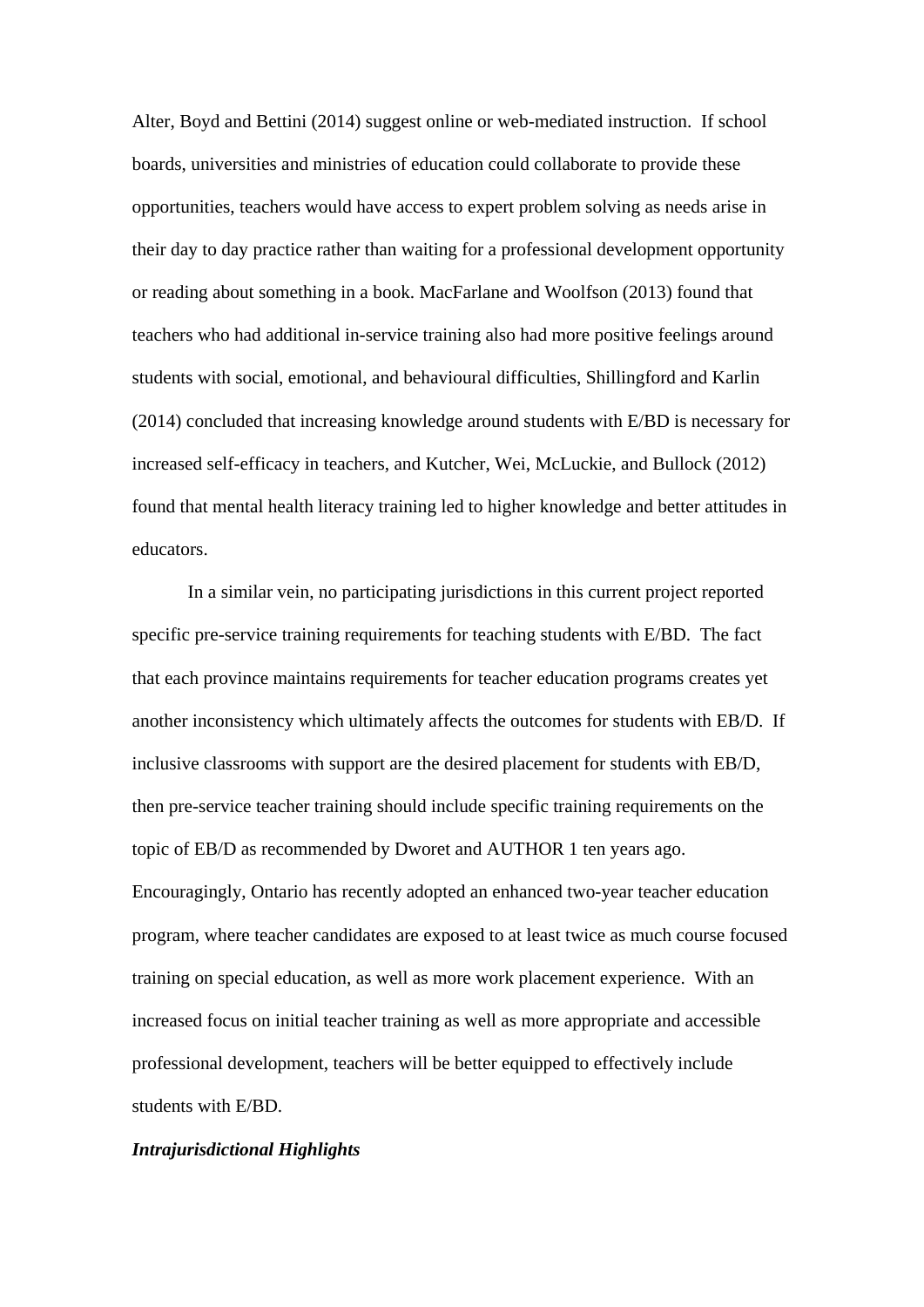Moving through our northernmost territories, and then from west to east across the southern most provinces from British Columbia to the Atlantic provinces, some intrajurisdictional highlights stand out:

*The Northwest Territories.* Support, not removal. The Northwest Territories reported that, in 2014, 100% of students are returned to regular classes or have a reduction of services during the course of the school year. In 2004, a percentage was not reported. They also shared that, at the time of this survey, withdrawal self-contained classrooms, and alternate schools are unavailable.

*Nunavut.* Outcomes, not numbers. In 2004, the estimated prevalence for students with E/BD in Nunavut was not reported. In 2014, it is 'unknown' but instead this territory reports that they have 'the highest rate of suicide in Canada [which] is 11 times the national average.'

*British Columbia.* Collaboration, not isolation. British Columbia makes decisions about eligibility for special education services specific to E/BD collaboratively: 'planning is done collaboratively by relevant school and district staff, parents and, when appropriate, relevant professionals, service providers, or agencies and the student,' in an approach similar to 2004.

*Alberta.* Conditions of identification. Of the 9 participating jurisdictions, only Alberta and British Columbia require psychiatric evaluation for identification of an E/BD. *Saskatchewan.* Needs, not labels. In 2004, Saskatchewan deferred their definition of E/BD to professionals outside the education system, but in 2014, it is no longer defined; instead, referencing a movement away from a medical model to a needs-based approach.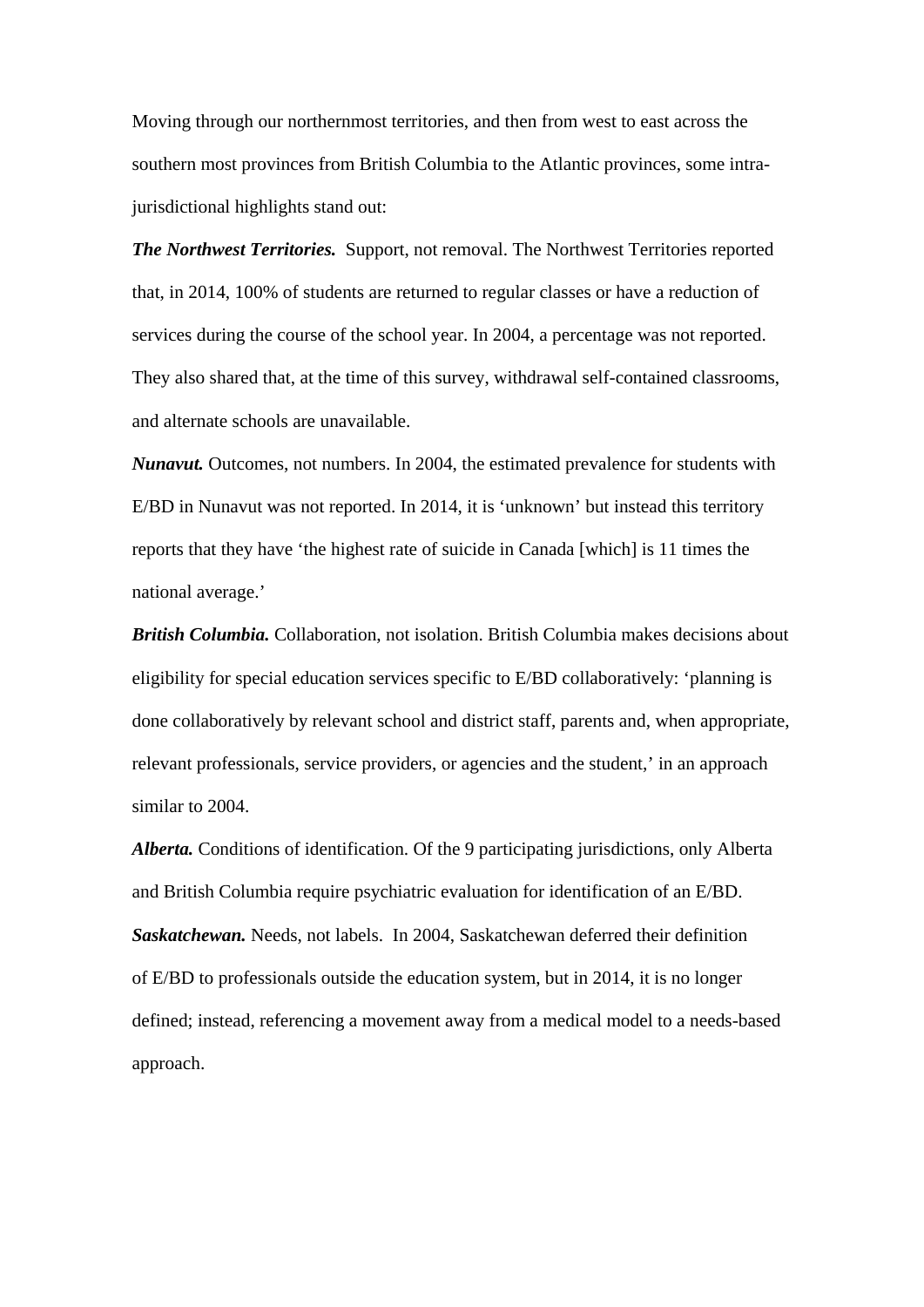*Manitoba.* Changing teacher training. Aligned with several jurisdictions, general teacher education training in Manitoba must now include studies in special education; however, this was not required in 2004.

*Ontario.* Inclusion, with options. Ontario reports offering a range of options for support within a significant inclusive model—including those mentioned by Northwest Territories—but did not (in 2004) and does not now collect data on return to classes or reduction of services.

*New Brunswick.* Inclusion, not segregation. As leaders in inclusion, New Brunswick states that 'we are fully inclusive and do not offer some of these specific services' (e.g., self-contained classrooms, resource withdrawal), reflecting practices also reported 2004. *Nova Scotia***.** Training, before or after? Nova Scotia's general teacher education training must include studies in special education. In 2004, it was permitted but not required. Manitoba likewise now requires this for all educators but did not in 2004.

### **Limitations**

Some limitations to this survey research exists. Although key stakeholders in each jurisdiction were provided with a mailed postcard preview, an initial contact with an invitation to participate, and three follow-up reminders by phone and/or email, two jurisdictions declined, and two were non-responsive. Given that this level of contact was the most intrusive cleared by research ethics according to the voluntary nature of research participation, for these four jurisdictions, publicly available policy documents were consulted posted on each ministry of education's website.

It is important to recognize that as a national bilingual country, having a common definition of E/BD remains a challenge in finding consistent terminology within both French and English. This is perhaps a barrier to this research when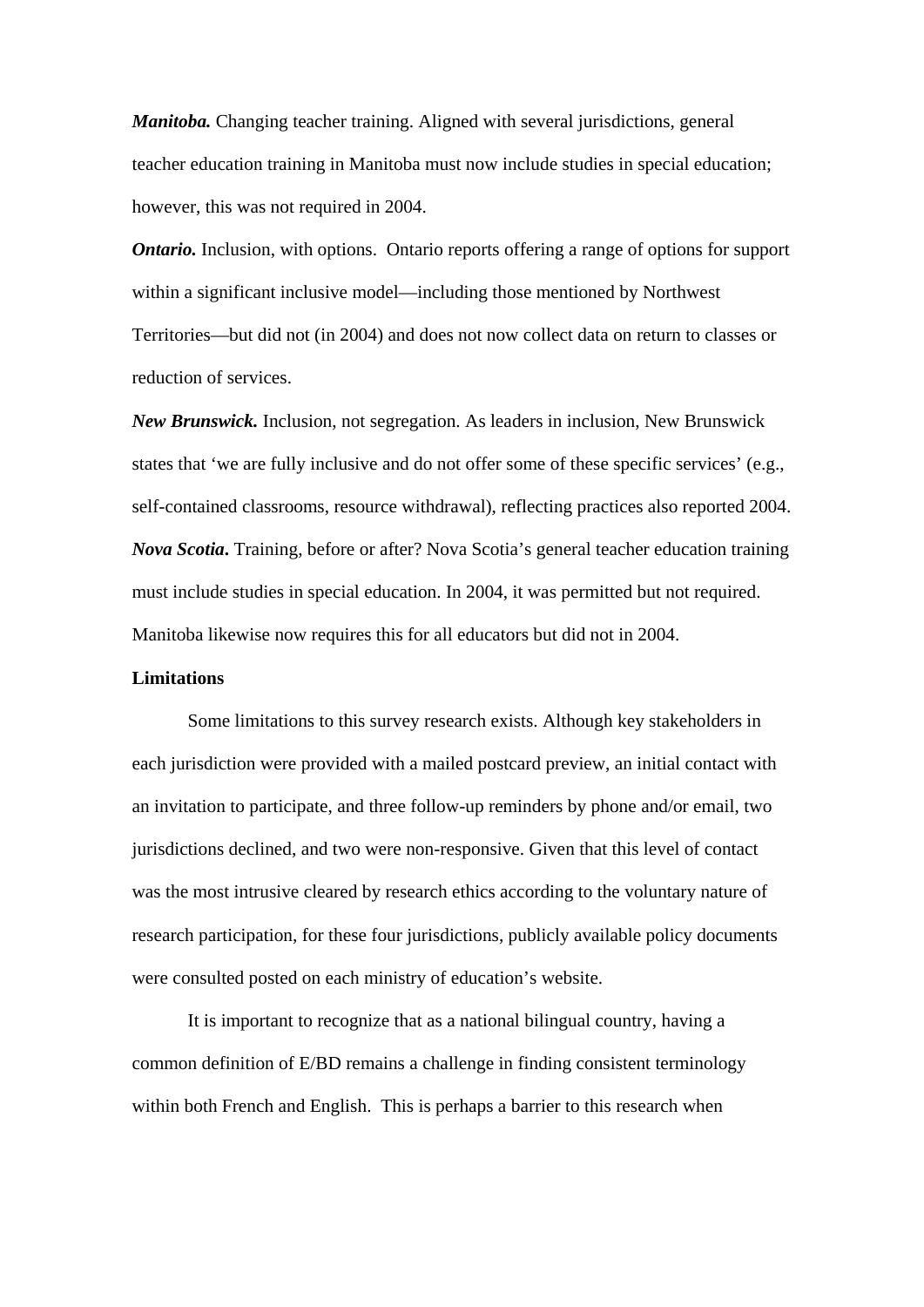considering provinces that are predominantly French speaking and what their current definitions are. Further examination of this challenge is warranted.

It is also important to consider the percentage of non-participatory jurisdictions and how that is a factor in the information garnered in this study (Fowler, 2014).

#### **Conclusions**

It is clear from this updated cross-Canada data that change is ongoing and that this change continues to be in the direction of inclusion and non-categorization. This directive is noted as preferable in similar research, such as this call for needs-based support: 'Canadian educational systems are strongly encouraged to adopt novel approaches to identification of student need that do not rely solely on formal diagnosis' (McCrimmon, Altomare, Matchullis, and Jitlina, 2012, p. 330). It seems that this movement is indeed happening in the field of school-based supports for students with E/BD.

These data also highlight other important key issues which continue to challenge the way we serve and support students with E/BD and prompt reflective action. Not only is a consistent identification approach important to ensure appropriate supports are accessible for students with E/BD, but, current challenges to inclusive practice including prevalence and teacher training must be considered. If in fact the shift toward inclusion as documented here becomes common practice for students with EB/D and is implemented effectively, the results are two-fold. Firstly, students with EB/D will experience decreased stigma as associated with previous models of support (selfcontained class, pull out model). Students will have an increased sense of belonging and greater expectations for success if given the necessary in-class supports (Kwiatkowski, 2016). On the other hand, educators are faced with a new challenge of differentiating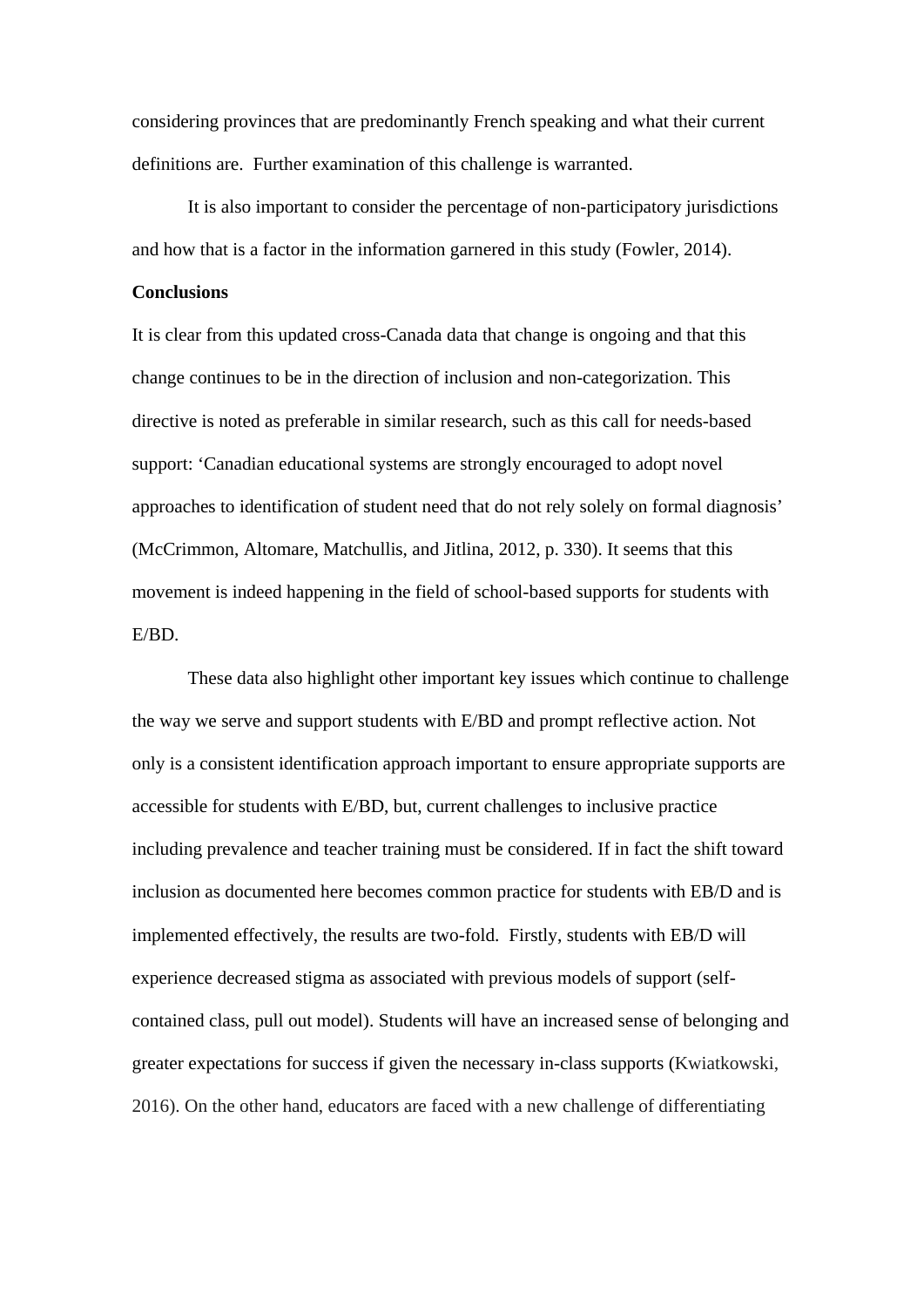and programming for students with EB/D. Professional training that is timely and specific to EB/D will be a key component to successful inclusion across the country.

At this time, there has not been a similar movement made towards a call for consistency across Canada (Dworet and AUTHOR 1, 2007). With over ten years of comparative findings around challenges with the inconsistencies that exist with identifying and programming for students with EB/D, it is evident that a definition or set of guidelines that is universal is desirable. It is important to keep in mind that inclusion is far more than semantics or placement, and that its success depends on a range of factors for all students, including those students diagnosed, identified, or labelled with E/BD or with E/BD-related needs. Although trends are moving toward a focus on student-centred approaches, consistent guidelines based on student need for inclusive practice would be ideal in ensuring all students who require support receive it.

Finally, further iterations of this survey should be adapted somewhat to include an assumption of pervasive inclusive approaches, as well as federally funded educational programs provided by Indigenous and Northern Affairs Canada for students living on First Nations reserves. Overall, a call for a more complete picture of the landscape of how students with EB/D are recognized and served across Canada is needed.

This work was supported by Brock University's Graduate Research Assistance Development Fund.

# **References**

Armstrong, T. 2012. *Neurodiversity in the classroom: Strength-based strategies to help students with special needs succeed in school and life.* Alexandria, VA: ASCD.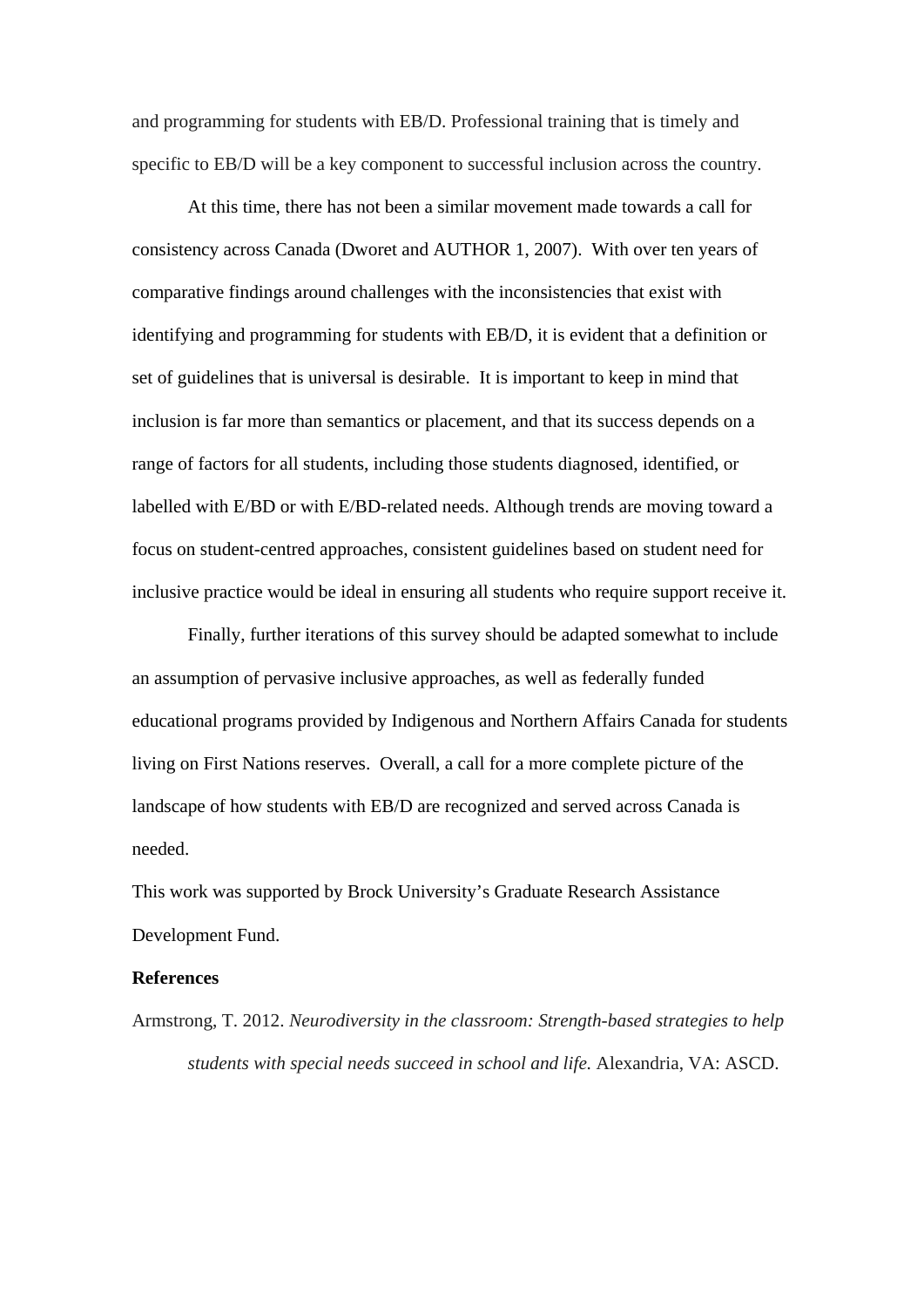Bartlett, N. 2016. "Defining Effective Supports for Students with Emotional and Behavioural Disorders: The Wraparound Approach in the Context of a Community School." PhD Diss., University of Manitoba.

- Blake, J. J., E.S. Kim, E. M. Lund, Q. Zhou, O. Kwok and M.R. Benz. 2016. "Predictors of Bully Victimization in Students with Disabilities: A Longitudinal Examination Using a National Data Set." *Journal of Disability Policy Studies*, 26(4): 199–208. https://doi.org/10.1177/1044207314539012.
- Brown, R.S., G. Parekh and C. Marmureanu. 2016. *Special education in the District School Board: Trends and comparisons to Ontario.* (Research Report No. 16/17-06). Toronto, Ontario, Canada: Toronto District School Board.
- British Columbia Ministry of Education. 2016. *Special Education Services: A Manual of policies, procedures and guidelines.*

https://www2.gov.bc.ca/assets/gov/education/administration/kindergarten-to grade-12/inclusive/special\_ed\_policy\_manual.pdf

- Creswell, J. W. (2012). *Education research: Planning, conducting, and evaluating quantitative and qualitative research*  $(4<sup>th</sup>$  ed.). Toronto, ON: Pearson.
- Csapo, M. 1981. "The Behaviourally Disordered Child in Canada's Schools." *Behavioural Disorders*, 6, 139–149.
- Chung, J. 2017. "'The real world won't accommodate you': Helping Students with Emotional and Behavioural Disorders Achieve Academic Success." PhD diss., University of Toronto.
- Conroy, Maureen A., Peter J. Alter, Brian A. Boyd, and Elizabeth Bettini. 2014. "Teacher Preparation for Students Who Demonstrate Challenging Behaviours." In *Handbook of research on special education teacher preparation,* edited by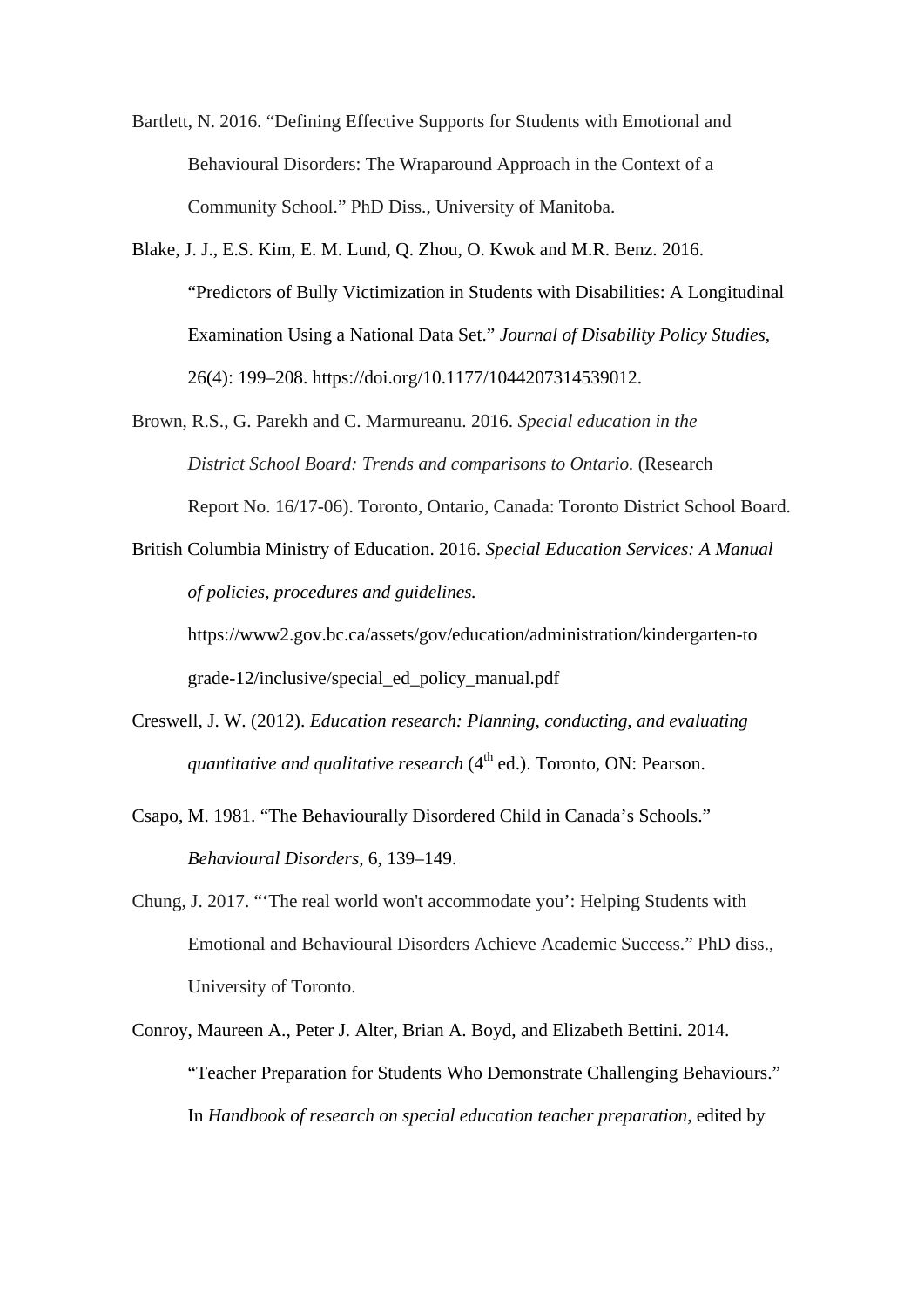McCray, MT Brownell, and B. Lingnugaris-Kraft, New York, NY: Routledge, Taylor and Francis.

- Dworet, D. and Author. 2007. "Canadian School Programs for Students with Emotional /Behavioural Disorders: An updated look." *Behavioural Disorders,* 1(33), 33-42. http://www.jstor.org/stable/43153436.
- Dworet, D. and A. Rathgeber. 1998. "Confusion reigns: Definitions of behaviour exceptionalities in Canada." *Exceptionality Education Canada,* 8(1), 3–19.
- Farmer, T. W., W.M. Reinke and D.S. Brooks. 2014. "Managing classrooms and challenging behaviour: Theoretical considerations and critical issues." *Journal of Emotional and Behavioural Disorders,* 22(2) 67-73. doi:10.1177/ 1063426614522693
- Forness, S. R., J. Kim and H.M. Walker. 2012. "Prevalence of Students with EBD: Impact on General Education." *Beyond Behaviour*, 21(2), 3-10.

Fowler, F. J. (2014). *Survey research methods.* (5<sup>th</sup> ed). Thousand Oaks, CA: Sage.

Government of Canada. 1982. COSTITUTION ACT PART 1: CANADIAN

CHARTER OF RIGHTS AND FREEDOMS.

http://lawslois.justice.gc.ca/eng/Const/page-15.html

- Gravener, J. A., F.A. Rogosch, A. Oshri, A.J. Narayan, D. Cicchetti and S.L. Toth. 2012. "The Relations Among Maternal Depressive Disorder, Maternal Emotion, and Toddler Behaviour Problems and Attachment." *Journal of Abnormal Child Psychology,* 40(5), 803-813. doi:10.1007/s10802-011-9598-z
- Green, V. A. 2010. "Global Perspectives on Learning Disabilities and Emotional/Behavioural Disorders." *Intervention in School and Clinic*, 46(1), 51- 53. DOI: 10.1177/1053451210370784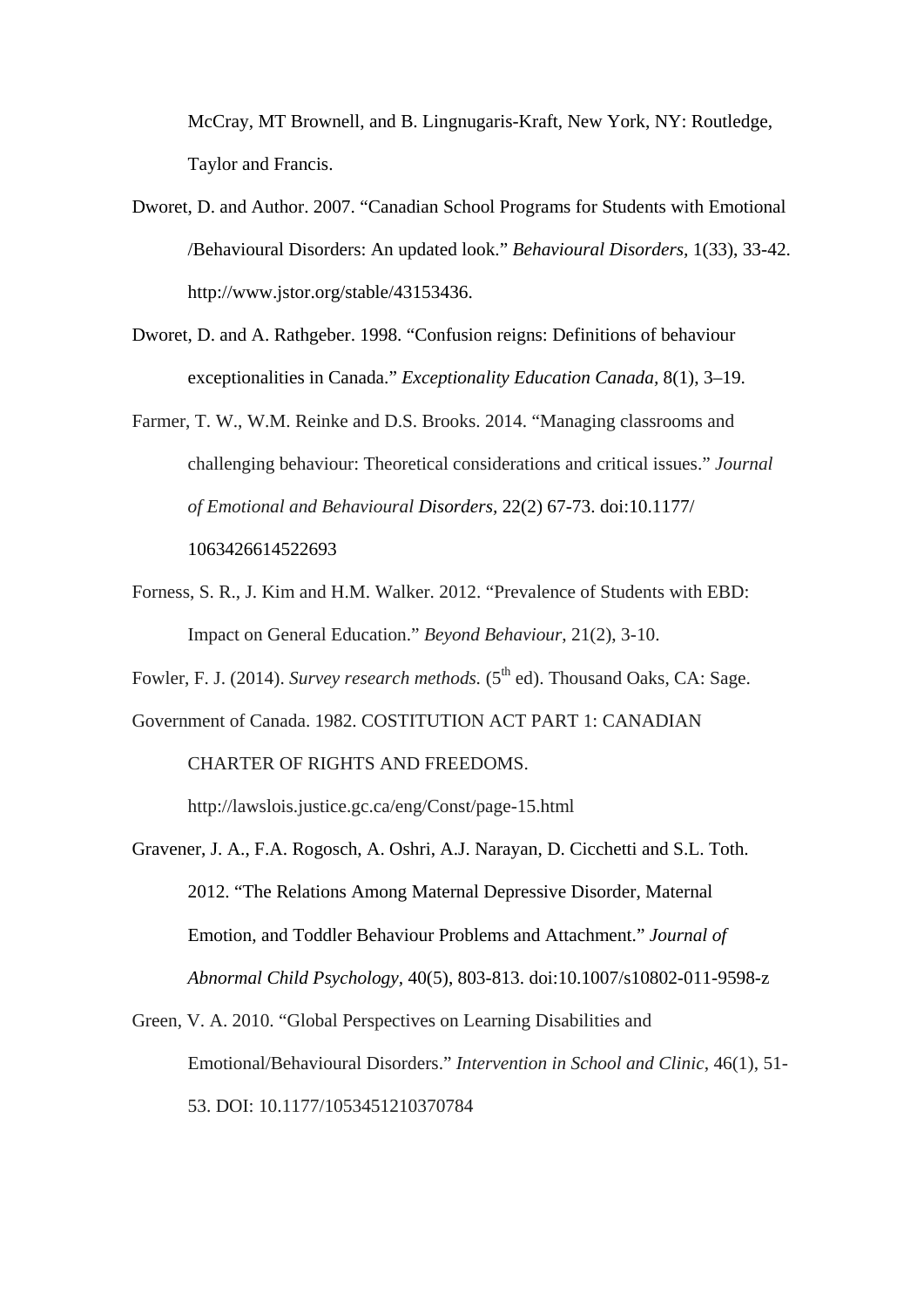- Hirshoren, A., E.W. Schultz, A.B. Manton and R.A. Anderson. 1970, December. "A Survey of Public School Special Education Programs for Emotionally Disturbed Children." *Special Education Monograph*, 1-70. (ERIC Document Reproduction Service No. ED050540)
- Kelly, K., Clark, B., Brown, V., Sitzia, J. (2003). "Good Practice in the Conduct and Reporting of Survey Research." *International Journal for Quality in Health Care, 15*(3), 261-266. https://doi.org/10.1093/intqhc/mzg031
- Kutcher, S., Y. Wei, A. McLuckie and L. Bullock. 2013. "Educator Mental Health Literacy: A Program Evaluation of the Teacher Training Education on the Mental Health and High School Curriculum Guide." *Advances in School Mental Health Promotion*, 6(2), 83–93. https://doi.org/10.1080/1754730X.2013.784615
- Kwiatkowski, B. 2016. "Growing Up Male: A Social-Emotional Program for Grade 11 Males with Behavioural Needs in a BC Secondary School*.*" PhD Diss., Trinity Western University.
- Lee, T. 2012. "School-Based Interventions for Disruptive Behaviour." *Child and Adolescent Psychiatric Clinics of North America,* 21(1): 161–74.
- MacFarlane, K. and L.M. Woolfson. 2013. "Teacher Attitudes and Behaviour Toward the Inclusion of Children with Social, Emotional and Behavioural Difficulties in Mainstream Schools: An Application of the Theory of Planned Behaviour." *Teaching and Teacher Education*, 29(Supplement C), 46–52. https://doi.org/10.1016/j.tate.2012.08.006
- McBride, S. R. 2013. "Special Education Legislation and Policy in Canada." *The Journal of the International Association of Special Education*, 4.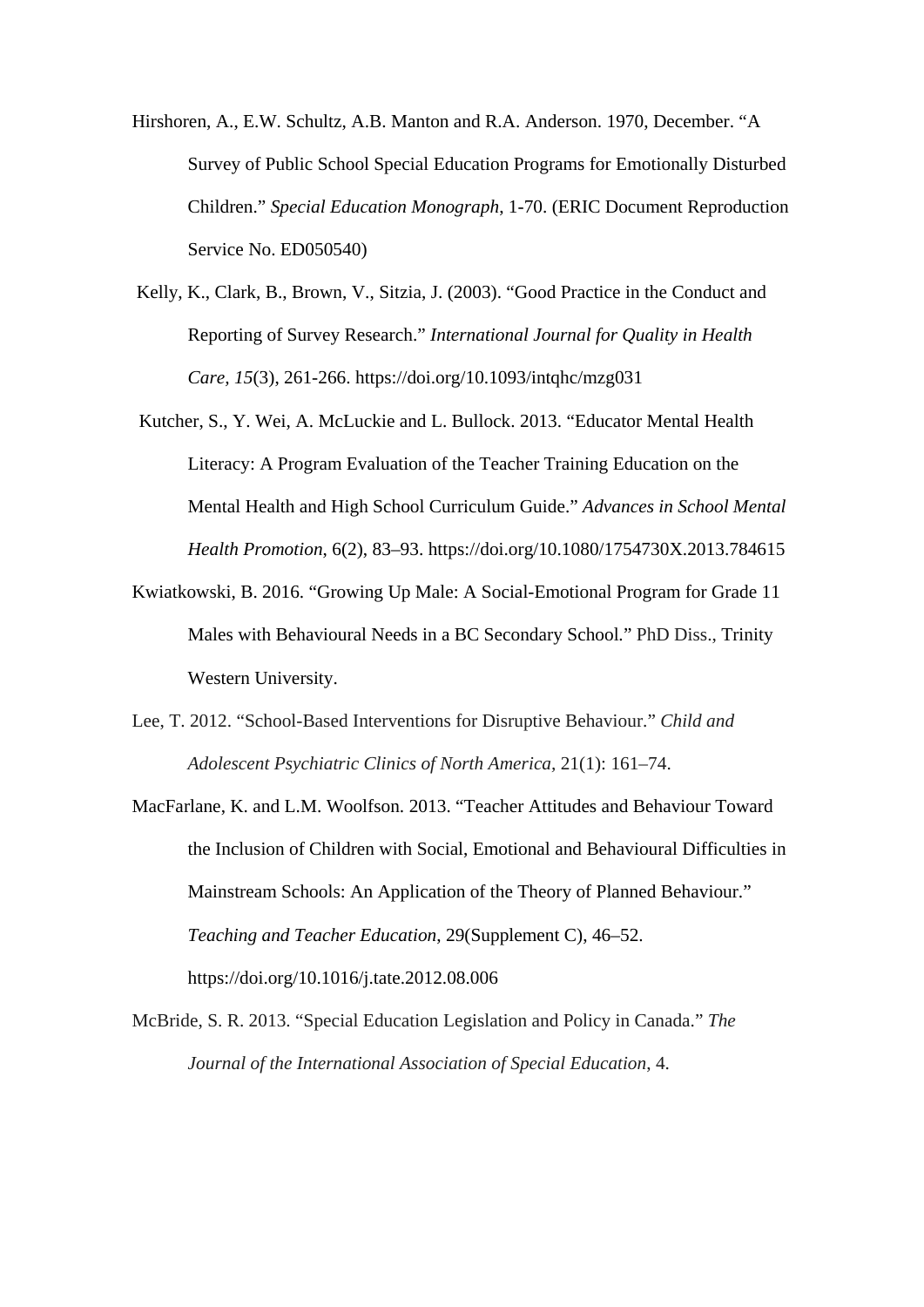- McCrimmon, A. W., A.A. Altomare, R.L. Matchullis and K. Jitlina. 2012. "Schoolbased practices for Asperger Syndrome: A Canadian perspective." *Canadian Journal of School Psychology,* 27(4), 319-336.
- Mundschenk, N. A. and R.L. Simpson. 2014. "Defining emotional or behavioural disorders: The quest for affirmation." In *The Sage handbook of emotional and behavioural difficulties 2nd ed*., edited by J.M. Kauffman and P. Garner, 43-54. London, UK: Sage.
- Ontario Ministry of Education. 2013. *Supporting minds: An educator's guide to promoting students' mental health and well-being draft version*.

https://www.edu.gov.on.ca/eng/document/ reports/SupportingMinds.pdf

- Shillingford, S. and N. Karlin. 2014. "Preservice Teachers' Self-efficacy and Knowledge of Emotional and Behavioural Disorders." *Emotional and Behavioural Difficulties*, 19(2), 176–194. https://doi.org/10.1080/13632752.2013.840958
- Swearer, S. M., C. Wang, J.W. Maag, A.B. Siebecker and L.J. Frerichs. 2012. "Understanding the Bullying Dynamic Among Students in Special and General Education." *Journal of School Psychology*, 50(4), 503–520. https://doi.org/10.1016/j.jsp.2012.04.001
- U.S. Department of Education. 2004. *Individuals with Disabilities Education Act (IDEA)*. Retrieved from http://idea.ed.gov/explore/home.html
- Walker, H. M., M.L. Yell. And C. Murray. 2014. "Identifying EBD Students in the Context of School Using the Federal ED Definition: Where We've Been, Where we are, and Where we Need to go." In *The Sage handbook of emotional and behavioural difficulties 2nd ed.,* 55-68. London, UK: Sage.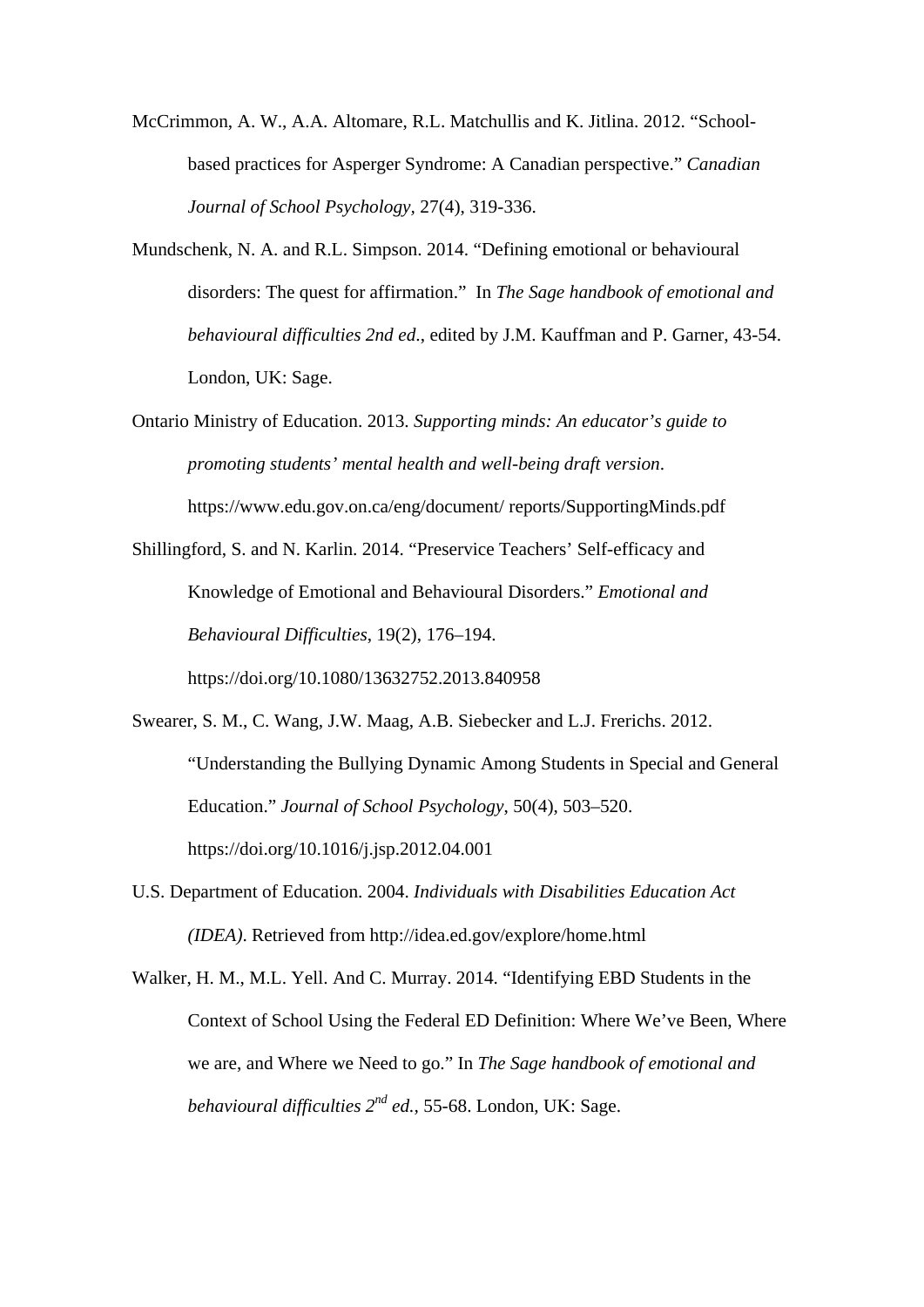Wishart, D. and M. Jahnukainen. 2010. "Difficulties Associated With the Coding Categorization of Students with Emotional and Behavioural Disabilities in Alberta." *Emotional and Behavioural Difficulties*.

http://www.tandfonline.com/doi/abs/10.1080/13632752.2010.497655